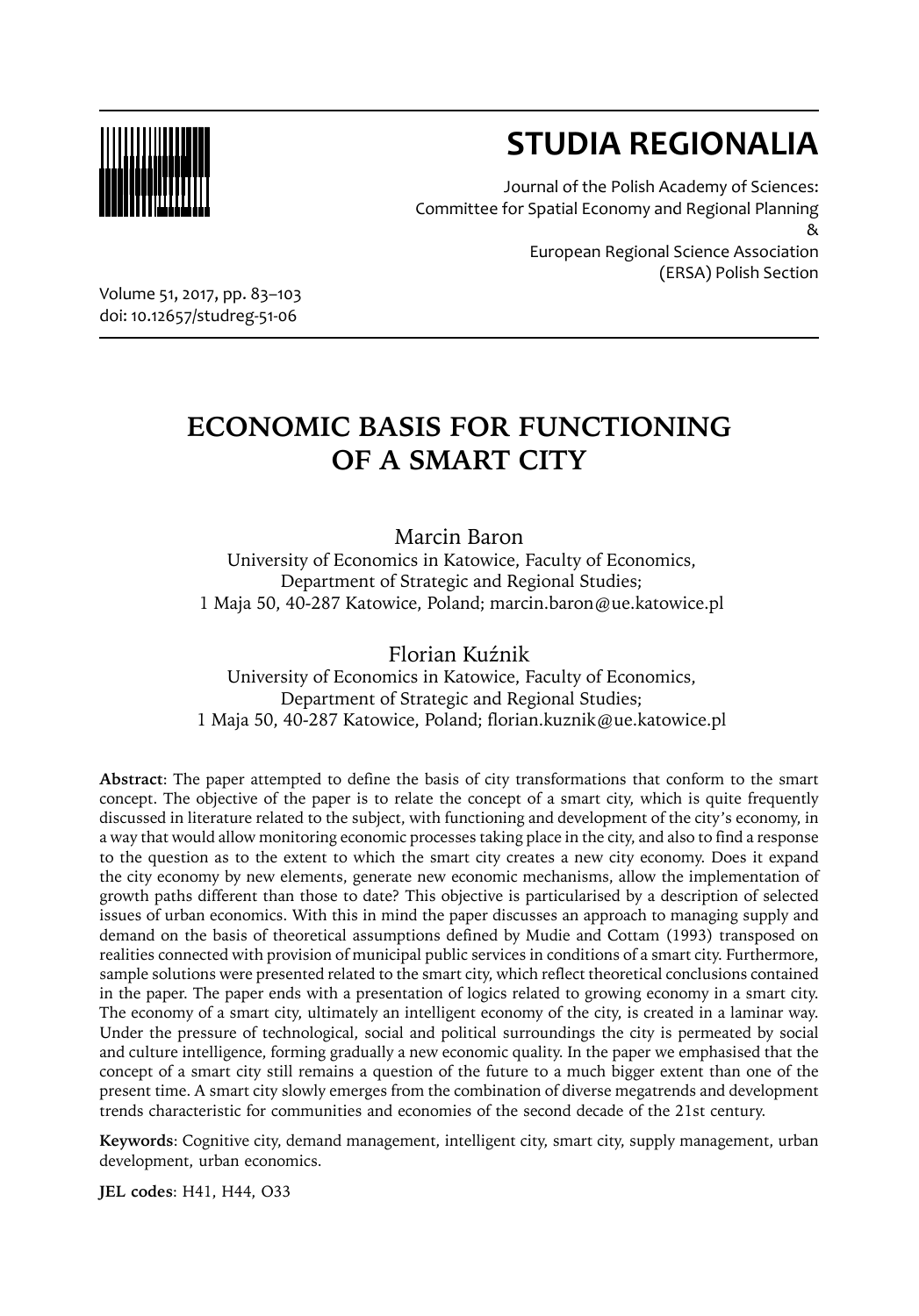### **Introduction**

The concept of a smart city is being adopted in an increasingly widespread way. Theoreticians of urban economics, urban planning or urban management present diverse concepts of a smart city. City authorities are intensely investing into the ICT infrastructure. Offers of various technological companies force households and local communities to use municipal services under new intelligent procedures. A smart city in its model form does not exist yet; it is still in the process of its construction, and almost imperceptibly transforms diverse spheres of municipal life. It also causes changes to the economy of the city. Intelligent economy of the city appears in general outline as a component of a vision for the future of the city. Already today we can speak of the issue describing the progress of economy in a smart city.

The objective of this paper is to correlate the concept of a smart city that is frequently taken up in literature of the subject with functioning and development of city economy in a way that would enable monitoring economic processes in the city, and finding out the extent to which a smart city creates a new municipal economy. The creation of a new smart economy of the city is understood here in a wider sense than what is generally called smart economy in literature. In this aspect it may be understood as certain types of organisation of innovative processes aimed at facilitating the development of knowledge economy. The paper endeavours to ascertain the degree to which the concept of a smart city expands the municipal economy by new components, generates new economic mechanisms and allows the implementation of development paths different than those existing to date. This objective is presented in the paper by a description of selected issues of municipal economy. In this respect characteristics have been provided to the approach to managing demand and supply in a smart city, pursuant to theoretical assumptions defined by Mudie and Cottam (1993) transposed onto realities related to the provision of municipal public services in conditions of a smart city, which reflect the theoretical reflections contained in the paper.

For the majority of cities functioning worldwide a smart city tends to be merely an idea, a concept to a much bigger extent than reality. Yet the process of creating smart cities has already been commenced, and is presently in its initial phase. This may be seen from supply and demand relations and a change in the behaviour of entities involved in city economy which are presently functioning in the realities of new intelligent technologies used for municipal services.

### **1. New intelligent technologies in functioning of local communities**

Presently we may observe two intertwining megatrends that define a town and urbanity in the past decades. They include post-modernity (Czornik and Gibas 2012) and technologisation (Melosik 2016). In the spirit of post-modernity in towns completely new attitudes of the inhabitants come to life, which generate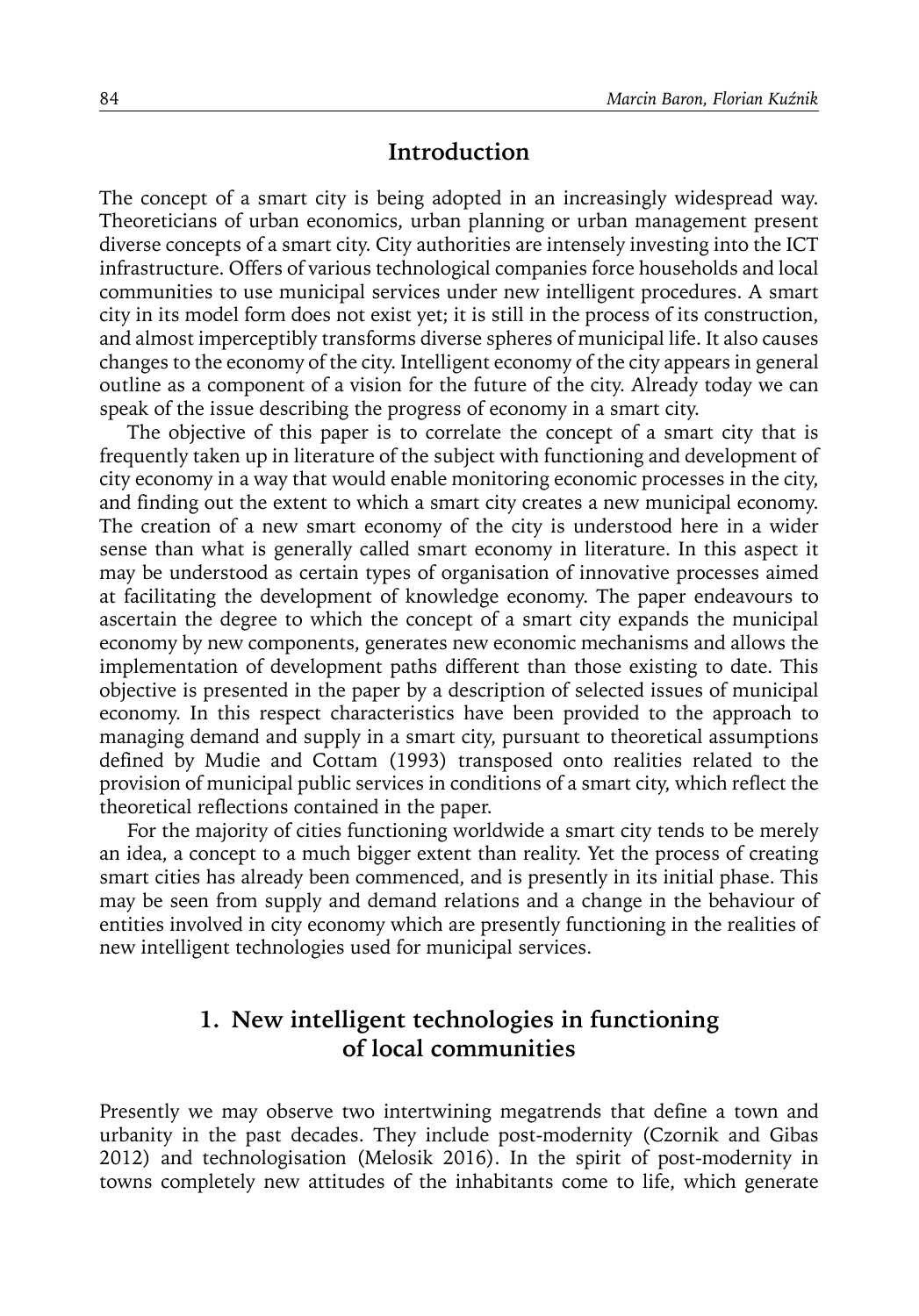new types of behaviour – on the one hand they impose on the sector of private and public services expectations never encountered beforehand; on the other hand they are favourable to the appearance of citizens' initiatives (of smaller or larger social groups), which owing to those expectations are capable of modifying the reality on their own in an *ad hoc* way or exert strong pressure on the town, its inhabitants and municipal authorities in connection with ideas promoted by them. Such new types of social participation tend to function on a generally definitely established (and hence in many cases also stereotype in nature and excessively politicised) democratic structure of the local self-government or beyond such structures. They may comprise one-off actions, "fleeting concepts", but on the other hand they also may become rooted permanently in the identity of the given city. The second of the above mentioned ideas – technologisation – is in many cases perfectly in line with post-modernity. This arises from the fact that it not only entails an ever increasing technical capacity, thanks to which there is more infrastructure in cities, including: automation systems, electronic accessories, optical fibre systems *etc*. and specialist technical solutions serving the needs of providing various types specific services with the use of that infrastructure. The contemporary form of technologisation means an increasing involvement of participant/user in the utilisation of technologies, coming close to joint creation of solutions or behaviour. In this aspect the development of mobile technologies, the Internet and social networks created with their use opened up completely new interaction models within the structure: inhabitant – inhabitants – town – municipal authorities – service providers.

On the basis of changes taking place in the past few years outlined synthetically above the concept of a smart city was born*,* which has quite quickly gained lots of followers. Smart city has become a certain key word, an all-embracing and attractive notion that allows propagating the idea of such changes to the city not only to business, but also to social movements, as well as municipal authorities and research communities, which comprise the following:

- dynamic responding to needs and behaviour of city inhabitants the user can remain in close interaction, *e.g.* by using ICT technologies, with city authorities and organisers of municipal public services;
- including town users in the process of compiling information in the city and connected with the city – in such a way the user becomes a carrier of information by providing information about selected issues in an ongoing way (*e.g.* send notices on hazards to the security), but also thanks to the fact its behaviour is being monitored and aggregated with the behaviour of other users (vision monitoring, monitoring of road, using geolocation services in mobile devices, analysing the contents of notices in social media portals *etc.*);
- usage of ICT technologies for compilation, processing and providing access to data, including big data, data relating the town, for needs of dynamic submission of feedback for the needs of managing the town and for streamlining the everyday functioning of its users.

Hence in a wider concept a smart city may be understood as a "good" city; a city offering high living quality; a city that is governed in a modern way, with a high social participation, with numerous interactions between the authorities, the inhabitants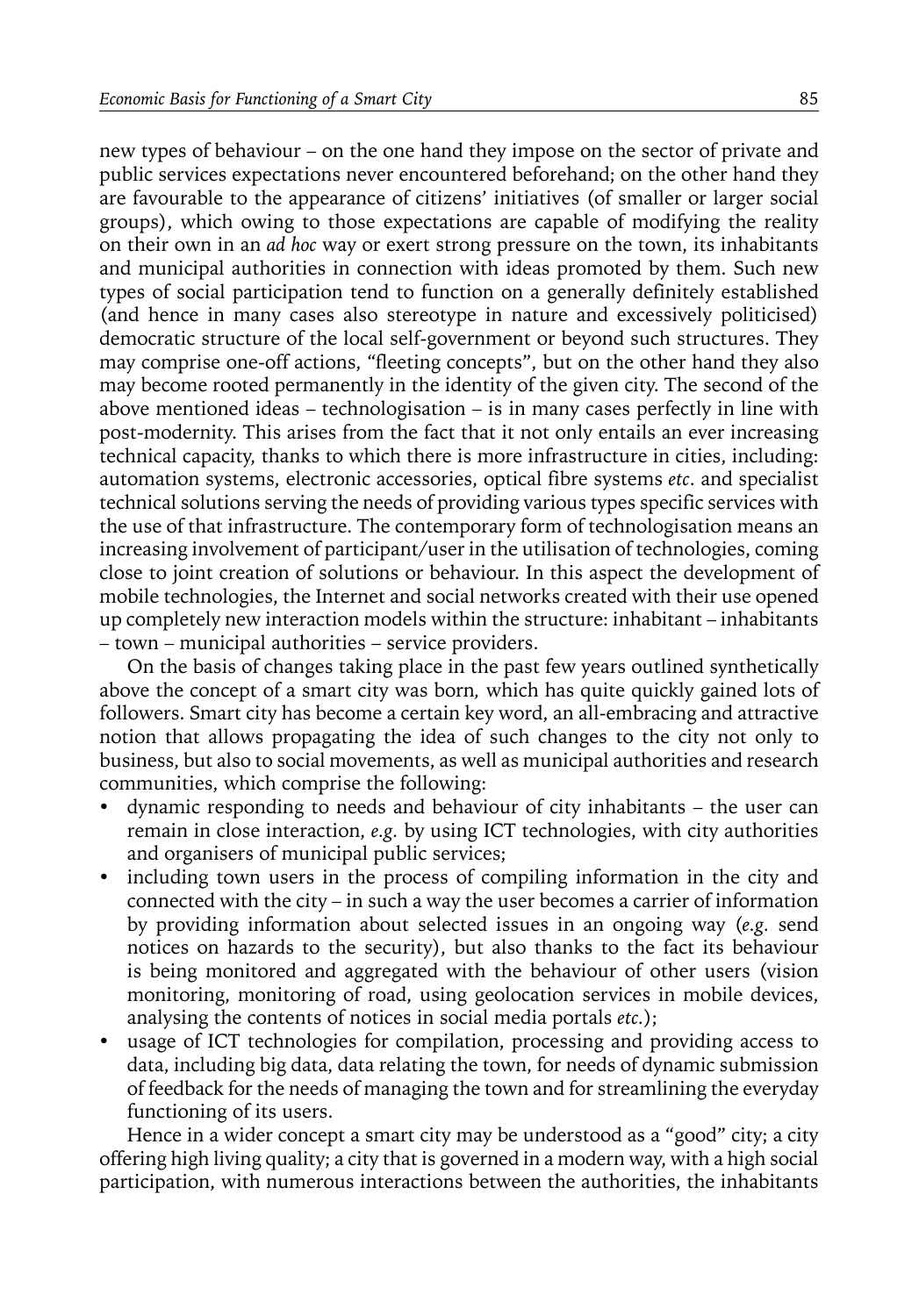and the remaining town users. This concept of a city implies a city in which processes of service provision, first of all public ones, and social participatory processes are supported by solutions in the scope of ICT technologies, first of all those that allow interactions between the authorities, inhabitants and the remaining town users, and enable obtaining quick feedback, and in many cases are based on big data obtained from the city space".

It is worth bearing in mind that for the present a smart city still remains a certain concept, and in many cases a slogan. This is not an issue that can hardly be considered as theory of urban development. Despite the fact that recently smart city is being readily used as an object of scientific research, it should rather be treated as an issue for the experts or a certain model for city governance. Authors of a major British foresighting undertaking relating to the future of cities (Moir *et al.* 2014) present statistics of the occurrence of terms describing urbanity, and indicated that in English literature the dominating terms summarising the scientific discourse or related to policy programming are sustainable cities, and then smart cities. They also draw attention to the fact that recently appeared at least a few key words, which present a hybrid approach to development (Table 1) – they seem to be very close to the deliberations adopted in this paper.

| Name             | Main components              |
|------------------|------------------------------|
| Attractive city  | Social and economic          |
| Smart city       | Environmental and managerial |
| Digital city     | Environmental and managerial |
| Resilient city   | Economic and environmental   |
| Intelligent city | Economic and administrative  |
| Networked city   | Economic and administrative  |
|                  |                              |

Table 1. Hybrid concepts of towns of the future

Source: (Moir *et al.* 2014).

An analysis of the contents of the above presented table shows that it is not easy to provide an unambiguous differentiation of the intertwining concepts. This concerns in particular the differentiation of notions of smart city and intelligent city. As a rule the term smart cities is basically used for advanced municipal systems which make use of data and technology to achieve the effect of integrated managements and interoperability, but may also contain wider meanings that reflect social and political manifestations of smartness. Authors of the cited British foresight emphasise that in numerous cases the term intelligent cities is used alternatively to smart cities, although the concept basically dates back to the concept of virtual cities from the 1990s. Quite frequently the term intelligent city is used to describe the utilisation of municipal infrastructure and virtual space, aimed at strengthening local innovation systems, problem solving and creation of public services more appropriate for the current needs of the users (Komninos 2012: 201-208). However, there are also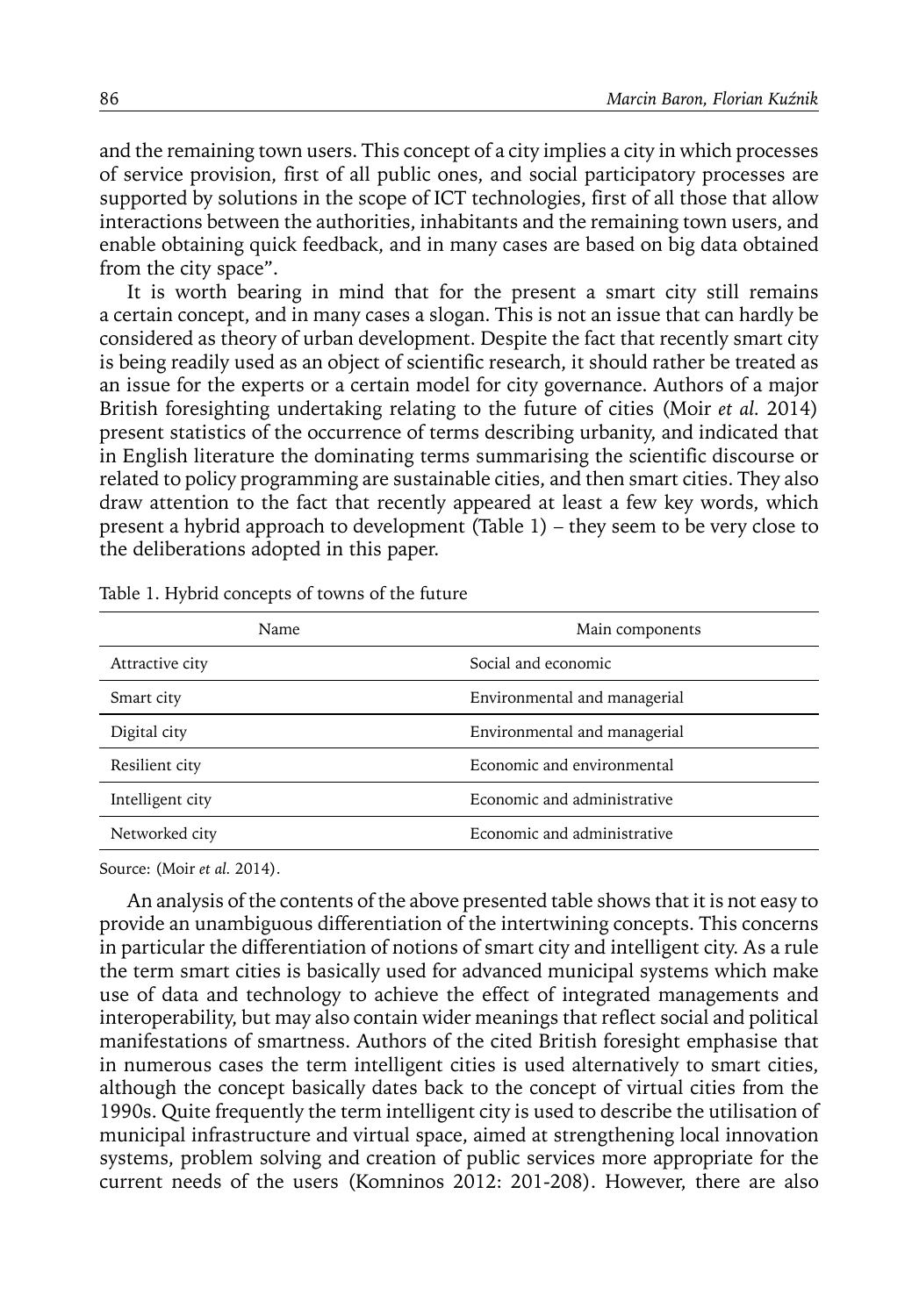certain approaches that describe relations between those concepts in a different way. For example Zygiaris (2012) in his seven-layered model of the smart city assumes that the technical set of instruments does not determine the intelligence of a city. This is due to the fact that the latter one comprises three last levels of the model and namely: level of open integration, level of application and the level of innovativeness. Recently an increasing popularity is gained by the notion of a cognitive city, which is characterised by the ability of memory creation based on experience and observation (Moyser and Uffer 2016). This concept will be discussed in more detail in the further part of this paper.

### **2. Towards a new intelligent economy in a town**

The smart city concept arose from an impact of several megatrends present in the life of a contemporary city. Our paper places emphasis on post-modernity, in which present societies and local communities live, and technologisation, which comprises not only modern business, but also everyday functioning of people in places of their residence, work or recreation. Technological development is present in modern economies, including also the economy of cities. It is generated by large scale business, which seems to be "attacking" all spheres of the economy with new technologically advanced products. As an effect the social intelligence of a city, which is reflected in the human and social capital, must also become smart (Deakin 2014: 15-19). The formation of a smart city's economy may be presented as a process of collective learning. In this respect many styles of learning may be observed (Campbell 2012: 40-52, 101-180). Intelligent economy is permeating into cities via many channels of marketing and social communication. With this in mind it is possible to formulate a general research question: whether and in what way intelligent products and technologies created on the basis of ICT that are generally available in the city form an economy of a smart city. The question regarding economy of a smart city in understanding of a smart city is in reality made of a series of questions which may be grouped into two sets. The first set may be called elementary questions – about new elements in the city's economy. The second set concerns structural transformations in the municipal economy and formulates a research problem as a problem of the creation of an economic structure of the town of a new quality as an intelligent economy.

The basic questions concern the following:

- new resources created and/or expanded based on systems and networks of intelligent technologies, including those that form a new structure of the city,
- new municipal products/services, which have appeared in the city based on intelligent technologies,
- new supply/demand relations between old and new entities of the city's economy,
- new forms of organisation of various spheres of the city's economy, including the sphere of city/municipal services,
- new factors of economic growth in the city.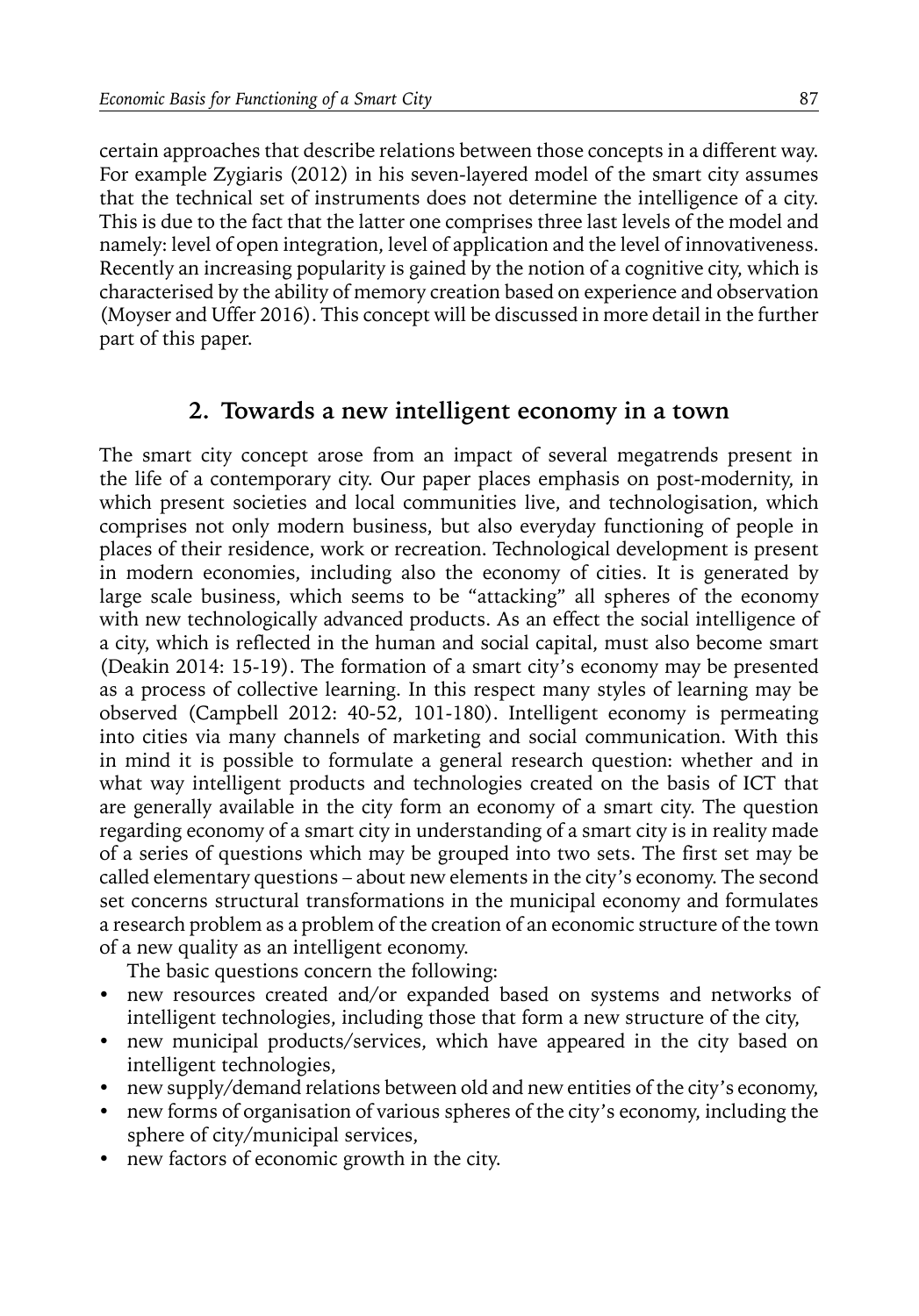The above questions are of a factorial nature. The response to those questions allows the identification of new components present in the city's economy. They may, but do not have necessarily to become factors transforming the town's economy.

Structural questions refer to complex notions. They suggest diverse complex phenomena, processes, actions occurring in the city's economy, as a result of which the following may occur:

- new specialisations of the city's economy,
- new sectors of the city's economy,
- new municipal markets,
- new business models,
- new municipal development paths.

The above presented items gradually outline a new city's economy, which has been born on the basis of intelligent technologies and products and the intelligent behaviour of diverse entities operating in the city.

The question as to new resources created during the establishment of an intelligent city may in a certain simplification be brought down to the question about human resources and infrastructure permanently installed in the city. Devices and procedures generated by new ICT technologies are appearing in an individual way: in households, in work places, in public spaces that assure their availability to every individual entity. This kind of supply pressure, which in the majority of cases is initiated by business, sometimes by the authorities and municipal organisations, gives rise to an inclination to advance qualifications in all groups and local communities of a city. It may attract human capital with high competencies connected with the common everyday usage of ICT to the city. In this way, the commencement of intelligent development initiates the increase of human resources with high intelligent competencies in the city. The resources comprising a new generation of people appear in the town as soon as the "intelligence" acquires a social character, and *social intelligence* is thus created (Deakin 2014: 218-219)*.*

The second important resource are municipal technical infrastructure used to handle ICT, produced in most cases as a result of implementation of development projects in the sphere of intelligent growth of a city or municipal e-services. The installation of such municipal infrastructure appears to be of a "mass" nature, although not necessarily in all cases must it be strictly correlated with the implementation of a certain strategic line under the development of the city towards the concept of the smart city. The fact that such infrastructure expands the municipal resources and in the future may be used as infrastructure of a smart city appears to be of great importance.

New municipal products or services created on the basis of intelligent technologies and those that meet technical standards of a smart city tend to appear in cities on the one hand under the impact of business offers of diverse companies, and on the other hand under the impact of diverse administrative procedures and standards that impose changes to ways in which services are provided. Furthermore, this opens considerable possibilities for citizens community activity, which may be easily manifested by social networking platforms, in control processes of meeting ecological standards or in control od following access rules to social services. All this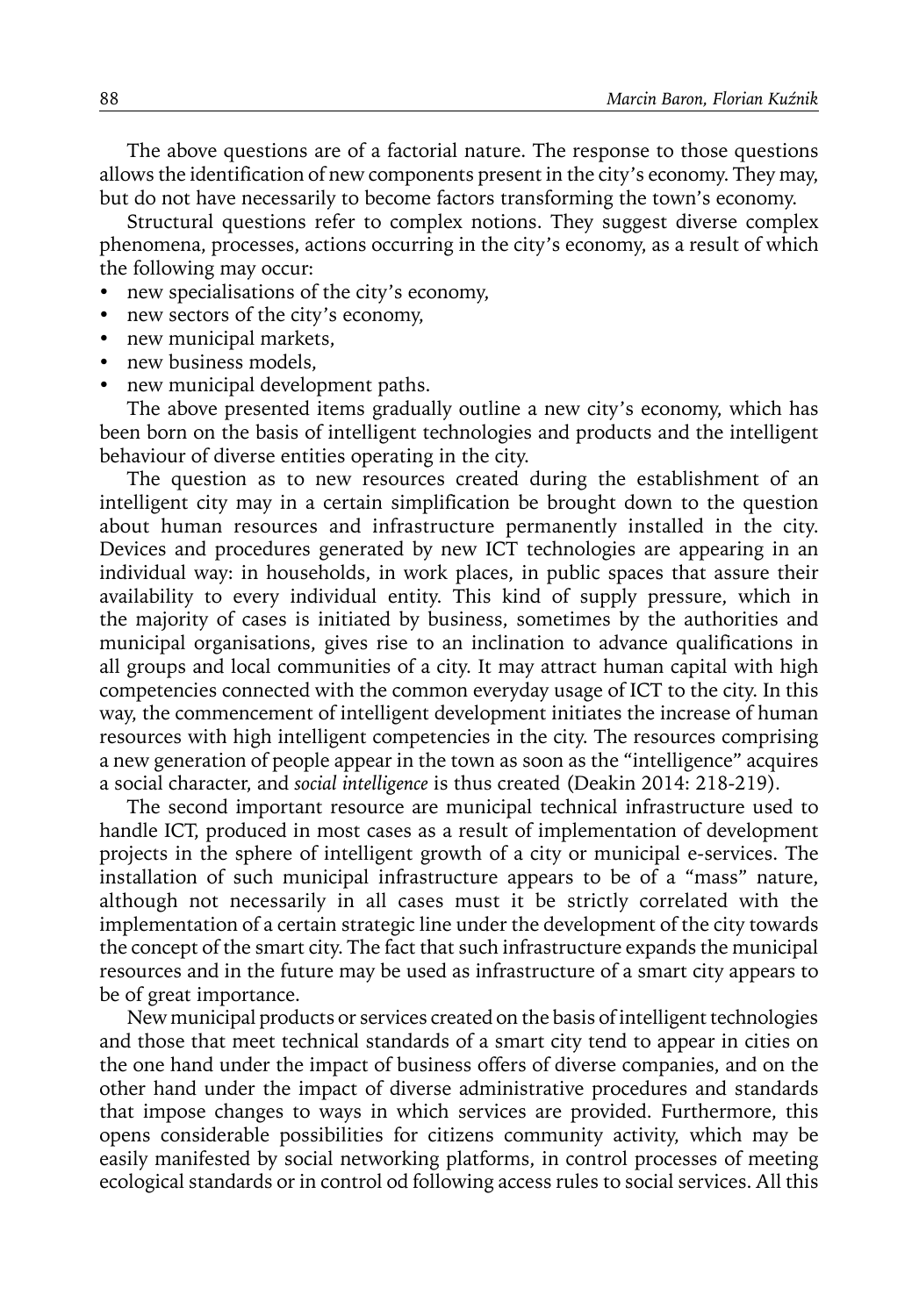gradually gives rise to new services that serve households, companies operating in the city and municipal entities serving the inhabitants and assuring the effectiveness of diverse functional and spatial systems of a city.

Changes in supply and demand relations may be perceived as an evident syndrome of a new intelligent economy of a city. The offer of new products and services comprising an inherent variety of intelligent technologies based on operating procedures tends to create practically automatically new relations with clients and with citizens of the city, offers new possibilities for presentation of the supply offer and causes changed behaviour on the demand side. The universal acceptance of new presentation methods of the product offer and provision of municipal services requires adopting a change in behaviour both on the part of the entity offering the service, and on the part of service recipient. Changes on the part of recipients – users of municipal services may be considered as a process of social change, on which depends the rate of establishment of a new economy of the city.

The developmental progress of a smart city is also manifested in new organisational forms of municipal economy, including the municipal economy directly organised by the town's authorities. New resources, new products offered to the town and new forms of relations with the clients and entities offering the services exert a dynamic pressure on the organisational structure of municipal economy. This may already be seen nowadays in the water supply and sewage disposal systems and in waste disposal and organisation of municipal transport. Completely new organisational structures appear in the sphere of energy effectiveness of the town, which affects housing economy and spatial development based on passive building industry.

A keystone of questions pertaining to new elements/components of the city's economy is a question about new factors of economic growth in the city. Intelligent technologies and products as well as intelligent municipal resources may be perceived as an avant-garde of technological and creative economy. On the whole this may significantly increase the attractiveness of the city for external investors and for demanding residents representing different segments of the creative class. The concept of a smart city seems to be closer to the technological economy developed within the logical sequence: from scientific research and research and development works to new technologies and intelligent technologically advanced products present in municipal economy. A smart city based in the first place on ICT may prove to be favourable to the development of economic activity based on artistic creativity. Nowadays major culture events are in reality also events based on the utilisation of intelligent technologies and products. A smart city may also generate obstacles to economic growth. In such a case this is caused by the excessively high cost of functioning of smart municipal services and adverse external effects generated by an excessively developed infrastructure of those services.

The creation process of a new economy of a smart city may be observed via certain synthetic categories depicting the high advancement level of this process. In the first place this is about new intelligent economic specialisations. Intelligent specialisation of a city is a certain form of representation of those resources and capital, which jointly form innovation potential and creative capital (Malik 2013). The new specialisation of the city formed thanks to the city smartness will have the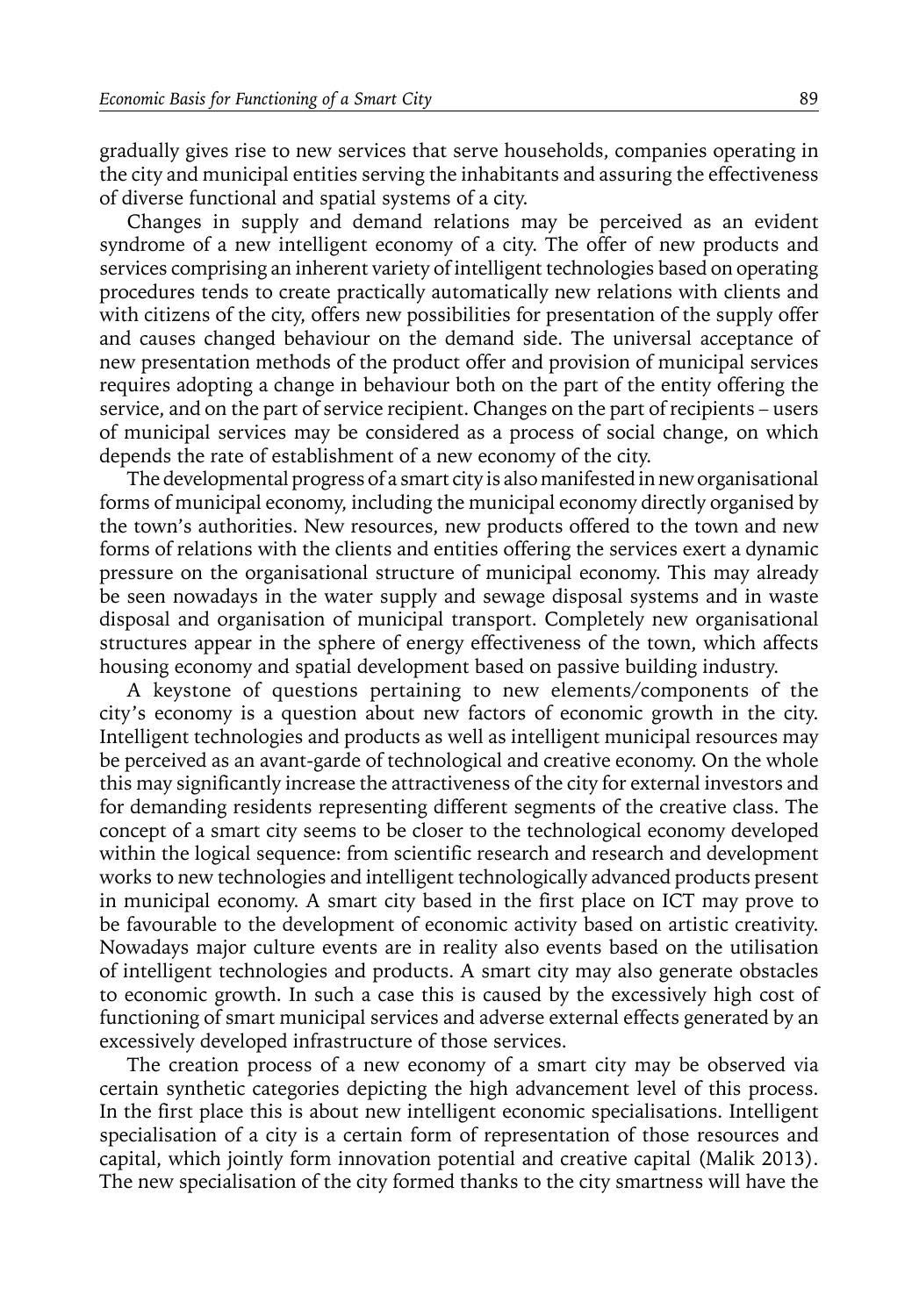features of smart specialisation. In practical terms this does not need to be a smart specialisation in the full meaning of that word.

New economic specialisations, once they have reached a certain state of embedding in the city, become a basis for a change of the city's sectoral structure. In this aspect it may be said that the creation process of an intelligent city directly generates new smart specialisations. New, albeit not necessarily smart specialisations, may also be established in an indirect way, as an effect of the growth of attractiveness of a smart city and attracting to the city other forms of activity and investors representing economic sectors which to date have not been existing in the town.

The development mechanism of a smart city becomes clearly apparent in the sphere of the market and the competition. Intelligent products and services, even with view to their virtual component, begin to launch new markets, such as in the system of internet sales. They also cause changes in the structure of old markets by placing new products on them and a change in market behaviour of old and new market participants. The core part of market changes is a change in the relation between demand and supply: other forms of contact and information flow, rate of response to changes and adaptation to new circumstances.

Companies involved in co-creation of an intelligent economy of a city – which generally applies to ICT in management of own resources and assets and contacts with the customers – begin to gradually implement new business models. The place of traditional solid corporation based on large scale economies is now assumed by a company capable of undertaking high risk in placing on the market products generated on the basis of innovative solutions, frequently from the sphere of cutting edge innovations. In the sphere of municipal services and urban economy, the appearance of new management models may be perceived primarily in the application of management methods worked out on the theoretical and practical basis of a concept called new public management. This concerns primarily trends of that concept which propose advanced commercialisation of public services and business style of managing public issues (Hood 1991). Such an approach, although as such is not smart, allows municipal companies to enter in a more effective ay the functioning system of intelligent municipal services.

The economy of a smart city comprises two segments: a traditional segment, based on sectors and economic specialisations functioning to date in the city, and a new segment, which is being generated with respect to various forms of research and development activity, manufacturing and services of technological entities and creative economy companies. The municipal economy, including the sphere of municipal services, is present in the first and the second economic segment. A smart city should be perceived as a concept *in statu nascendi*. Many cities enter the growth path of a smart city; some of them in a declarative way and with a clearly defined strategic concept, while others based on a strategic drift. However, in any case this is an entry on a new growth path with all consequences of a change to this growth path, *e.g.* a loss of a part of the development potential, getting stuck on the path, break down of the hitherto competitive strength (Gwosdz 2014: 63-86). In a smart city we generally tend to seek a "strategic occasion" for radical improvement of the competitive position of a city. A question as to the nature of the development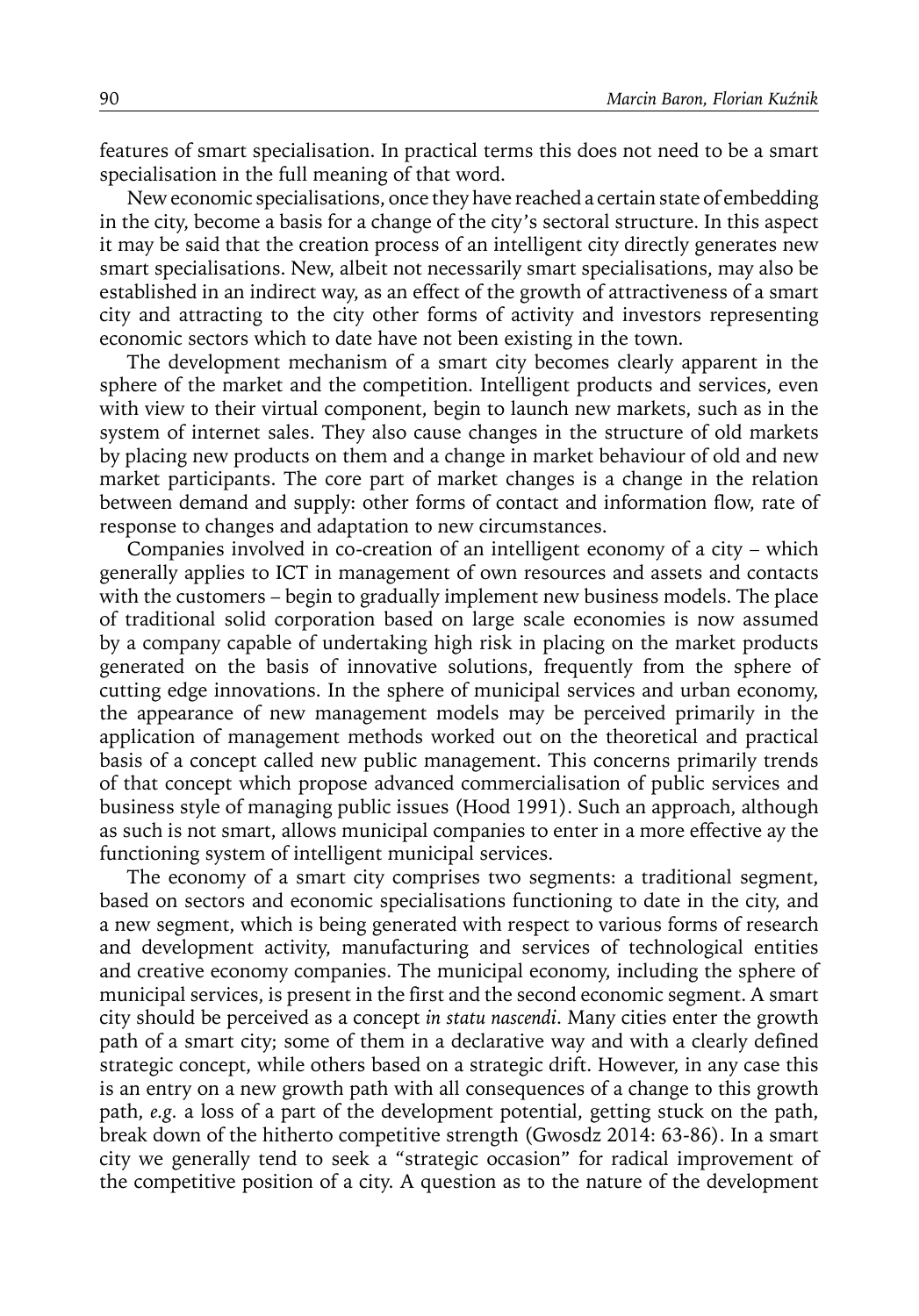path chosen by a smart city allows making a final assessment of the strength of its intelligent economy.

### **3. Management of demand and supply of intelligent municipal services; conceptual assumptions**

The implementation of solutions related to the smart city understood in the above way comprising an appropriate structure also means that public authorities gain new possibilities of managing demand and supply of municipal services they provide on the territory administered by them. This does not necessarily apply to deliberations concerning ways of organising public services so characteristic for the end of the 20th century (see for example Savas 1987 and Osborne and Gaebler 1993), which marked the beginning of a new line of thought in entrepreneurship behaviours of public authorities, or concepts related to new public service remaining in certain opposition (see *e.g.* Denhardt and Denhardt 2002 and successive editions). This arises from the fact that those deliberations used to focus on the logic of forming relations with service providers, because the general belief was that their "setting up in a new way" would enable possibilities of increasing the effectiveness of provided services. As an effect the discourse progresses around two elementary notions: model for the provision of public services and organisation system of the service offer (Kuźnik 2012). On the other hand, as regards the smart city the focus of the discussion was being transferred from the level of actors/stakeholders onto the level of compiled and integrated data, serving as basis for decision making. This is where the concept of a cognitive city comes into play, which is considered as a smart city making use of the achievements of theories connected with cognitiveness (Kaltenrieder *et al.* 2014).

The functioning of a cognitive city is the continuous learning process, based on behaviour of its inhabitants. The inhabitants are involved in establishing the municipal system of data, which are processed automatically, and this allows the creation of the effect of learning and interaction, not only under individual municipal sub-systems, but also between them. The inhabitants not only receive notification, *e.g.* of a hazard, free parking places, events, *etc.*, but also its reaction using for example applications for a mobile phone or real behaviour provides feedback to the system. This permits responding in real time to specific events. Ongoing verification of population clusters allows the redirection of road transport streams or public mass transport. A decrease in usage of energy from renewable sources in households allows the commencement of its usage or storage in the infrastructure of municipal services; the identification of anomalies in the functioning of selected systems (including by the increasingly popular social media applications like "report a pothole in the road") allows quick repairs or taking up measures to counteract risks which may arise as a consequence. Also in situations in which reaction in real time is not necessary, the integration of data and systems enable the achievement of various types of advantages, which in many cases have an economic dimension. Ongoing monitoring of the operation of snow ploughs or waste disposal vehicles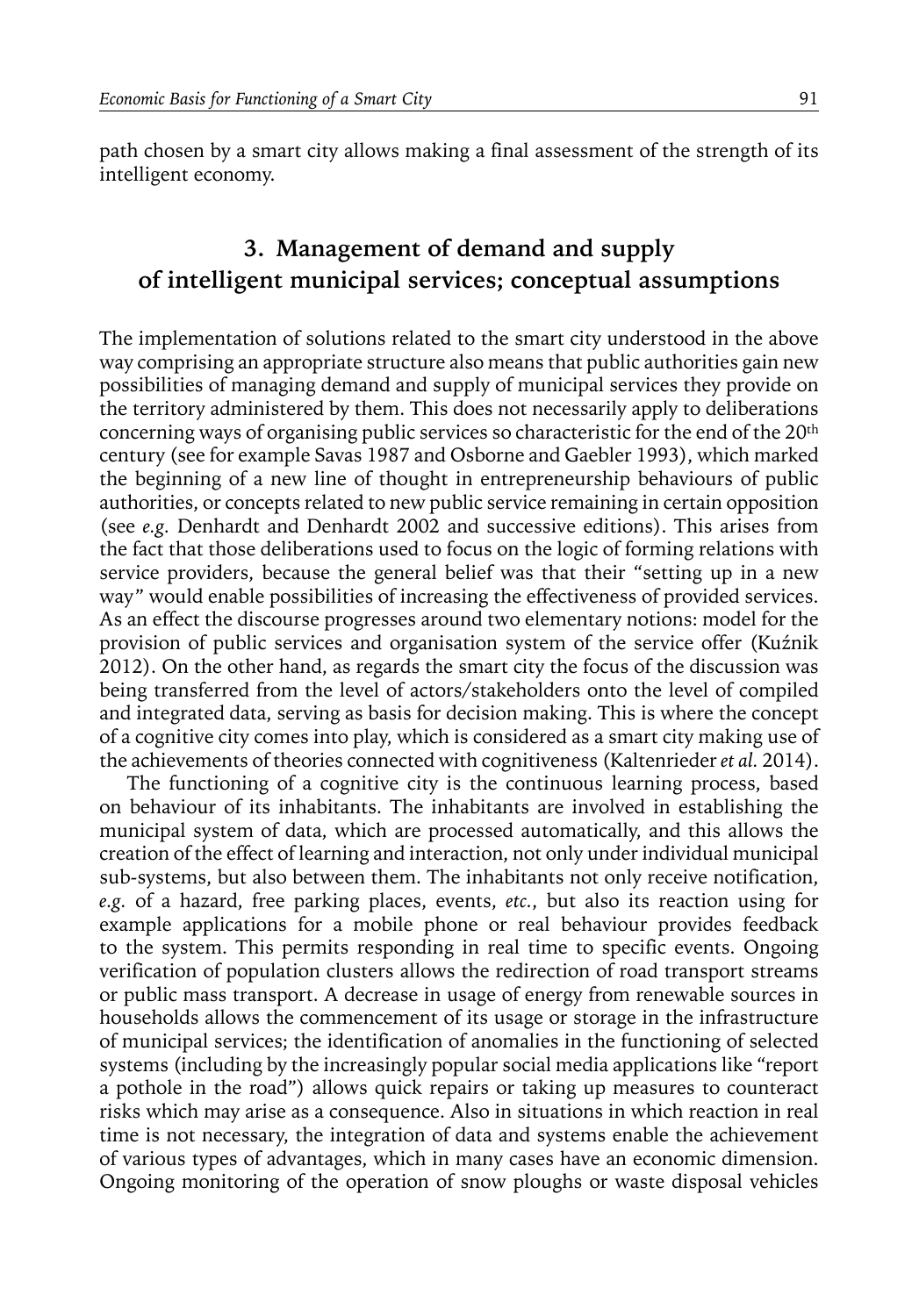allows the accurate depicting of their actual work load, and as a result optimising the work or improvement of the negotiation position of the ordering party (local self-government) in the process of service contracting. The formation of joint or interoperational systems, as for example for social welfare, education and police or other preventive services allows providing effective care to persons endangered by exclusion, household violence *etc.*

Going back to the concept of managing demand and supply of municipal services, all this allows the inhabitants benefit from municipal resources in an increasingly effective and more sustainable way, and the providers of municipal services can continue adapting their way of operation to enhance the efficiency and the cost effectiveness (Khansari *et al.* 2013). Increasingly frequently also the motivation for building a real-time pricing system is being considered as important (Gelazanskas and Gamage 2014). Ways of achieving financial and non-financial benefits from implementation of smart city solutions, which had been identified in Poland during workshop works in a group of approximately one hundred representatives of local self-government authorities have been presented in frame No. 1. Nevertheless those effects are achieved thanks to new types of costs, which are connected with development of a *trusted* infrastructure of data exchange (Cao *et al.* 2016). In addition a considerable obstacle, and maybe even certain doubts of a moral nature, appear in connection with the loss of privacy of the inhabitants, which appears to be an inherent property in the process of deploying solutions under the scope of smart/cognitive city (van Zoonen 2016). The author analyses certain dilemmas connected with privacy in categories of purposefulness (from the supply of services to supervision) and types of data (ranging from on-personal data to personal data). On the other hand, the Announcement published after the Polish 7<sup>th</sup> Congress of the Innovative Economy of the National Chamber of commerce (Baron 2016) contained the following observation: *particular importance has been gained by yet another megatrend: big data. Given the fact that millions of everyday events, such as change of traffic lights, validation of tickets, news in the social media portals, applications submitted to authorities, photos made by mobile phones etc. are being recorded in millions of data bases, humanity is facing an opportunity and a risk that such data would be merged and used at a scale never possible to date. Some people see it as a Big Brother or Orwell's world, while for the others this is a chance for adopting a completely new model of town management. In this model a key bundle of variables will not comprise traditionally understood economic or political decisions, but to a bigger extent the reflection of real preferences and behaviour of the inhabitants and other town users.* Clearly this new data stream is a beginning of a new reality in management of municipal services.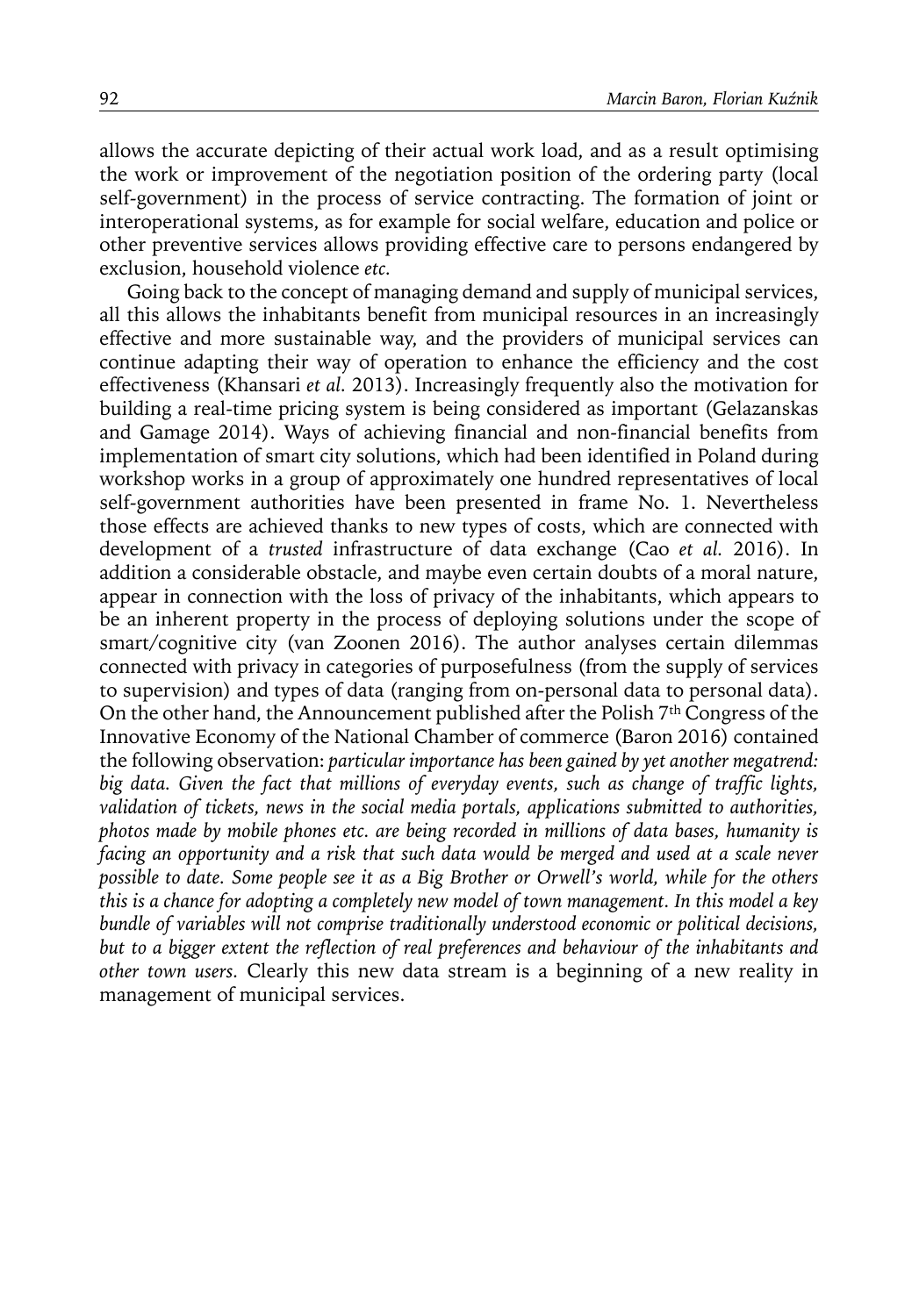Table 2. Ways of achieving financial and non-financial advantages from implementation of smart city solutions

- Effectiveness achieved as a result of an increase in the quality and output of urban infrastructure.
- Reducing the risk of drawing conclusions from available data execution of analyses based on a single data packet is encumbered by a bigger error than the inference executed in condition of the entire ecosystem.
- Profitability arising from reducing costs of the existing municipal services.
- y Profitability arising from the sale of new services, such as: dispersed energy management, telemedicine, availability of wideband intelligent networks.
- Profitability arising from reducing energy consumption, its saving or the sale of energy generated and introduced into the system.
- Participation in domestic and international market and financial mechanisms, which encourage the use of renewable energy sources and limiting CO2 emissions (white certificates, green certificates, emissions trading).
- Achievement of image related effects projects of a strong social character not only receive positive social response, but may also interest investors seeking initiatives that generate financial and social advantages.

Source: (Baron 2016).

Mudie and Cottam (1993) indicate that the traditionally understood management of demand and supply comes down to decision-making under three tactical approaches. The first one consists in anticipating demand fluctuations, which enables planning the production capacity and potential action based on relatively low level of this capacity. The second one concerns acting on a low capacity level and adapting demand to it. The third one is connected with "catching up", *i.e.* matching the capacity to demand. Although theoretically the transposition of those three approaches obtained from business literature onto the practice of providing municipal public services is possible, yet in reality for many years it was not considered to be feasible. This is due to the fact that the public sector may not always consciously allow itself not to satisfy a part of the demand. As a rule it may not do so because services organised by it are of a common nature. Such situations, as lack of access to municipal infrastructure in selected parts of the city, incomplete snow clearing from roads or inability to assure safety in selected districts are to a large extent considered more than anomalies or crisis states. Such hypothetical situations, as for example assuring school education only to a part of children at the appropriate age or offering services by an authority office to only selected inhabitants are absolutely out of question. For this reason in traditionally understood municipal economy instead of avoiding the assurance of the supply of public municipal services also the standard of those services gains special importance– because the determination of this standard allows achieving the anticipated effectiveness (economic one) in the process of service provision (Barczyk *et al.* 2013). But is this really so and does it really have to be a smart city? Is there no other way of managing demand in a world in which a dynamic interaction takes place between the producer and the service client?

It is evident that for entities that provide municipal public services the first tactical approach is of particular importance. The third one is possible (and occurs frequently) – yet it poses a lot of difficulties and may generate considerable costs,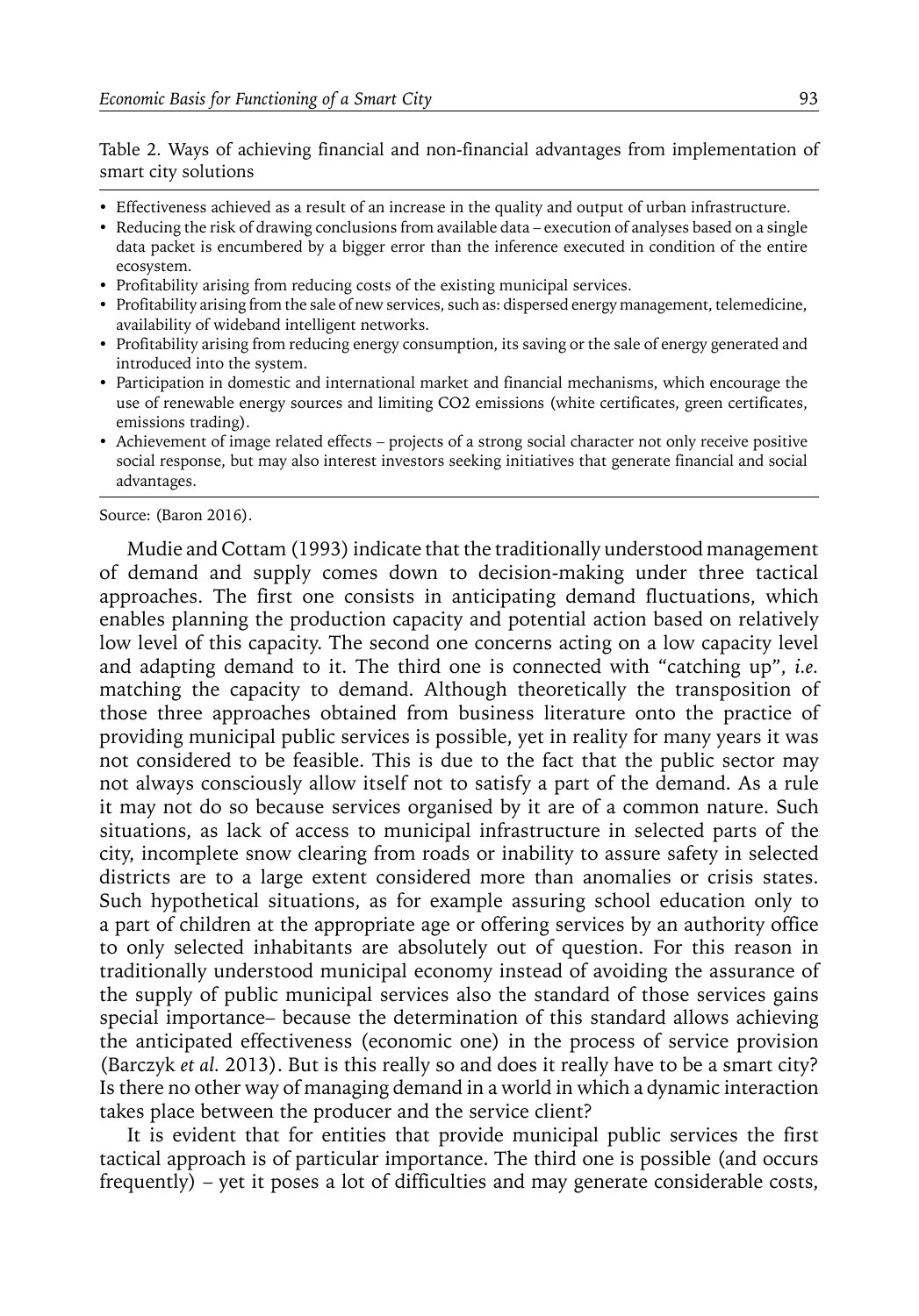growing in an incremental way, for example when on suburbanisation areas with an increase in the number of buildings it became necessary to make big investments in the water supply and sewage disposal systems; or if it is necessary to build new education facilities due to a demographic peak. On the other hand, the second approach may be adopted basically only and exclusively in the realities of a smart city. As regards the first approach (anticipation of fluctuations in demand) the tool instrumentation of a smart city, and especially processing mass data, allows excellent matching of demand to the service, and as an effect extrapolate trends and create models and simulations. There is a good reason why in certain cities – even on days when mass public transport is free of charge – it is still necessary to validate "the free ticket". After all, the client has to leave a trace in the system to allow modelling the said system and to take decisions based on that model with respect to traffic of subway, trams or buses. This type of action seems to be the most intuitive and the most popular application of the smart city technology. The economic relation we have in this case will lead us to the demand to adapt the value of supply at a small margin of error. This supply may be in the form of own involved capacity to provision of the given service or contracting the given volume of the service at a given price level. The extent to which the smart city may minimise the risk of economic ineffectiveness in such a relation may be illustrated by the example of introducing a new system of municipal waste management in Poland. The obligation of picking up all waste, in exchange for bearing by the inhabitants a permanent "rubbish fee", has been transferred onto the commune authorities. These in turn contracted services of waste removal in special companies. Yet it was only in practice that the actual volume of waste being hauled away should be and what are its fractions, and consequently what is the entire cost scale of the process that has been reorganised from scratch. As an effect a certain part of local government authorities had to adopt corrections to the value of the charge, or to relations with service provider. If precise data concerning the volume and structure of waste in households were known earlier, the scale of errors in the assessments would most probably have been smaller.

The second approach (matching demand to capacity) – as we have already emphasised – is only feasible in the reality of a smart city and only in certain scopes of municipal services The most characteristic example (which frequently goes beyond the municipal sphere) is the management of energy in intelligent systems. By changing the price in real time the client can be motivated to increase or reduce the demand for energy at the given time. Similarly in conditions of complete information concerning congestion and traffic of public mass transport it is possible to affect transport preferences of an inhabitant. If, for example, before leaving home an inhabitant is able to compare the actual time needed to reach work using different means of public mass transport with the time of arrival using private transport and possibilities of parking the car at the destination place, his willingness to substitute one form of transport by another one will be bigger. This is naturally on the assumption that such selection is not affected by other factors, as for example the necessity of handling some other issues "along the way", prestige, comfort *etc.* In addition it should also be assumed that even if substitutions does not take place, knowledge of traffic conditions would all the same cause the balancing of the use of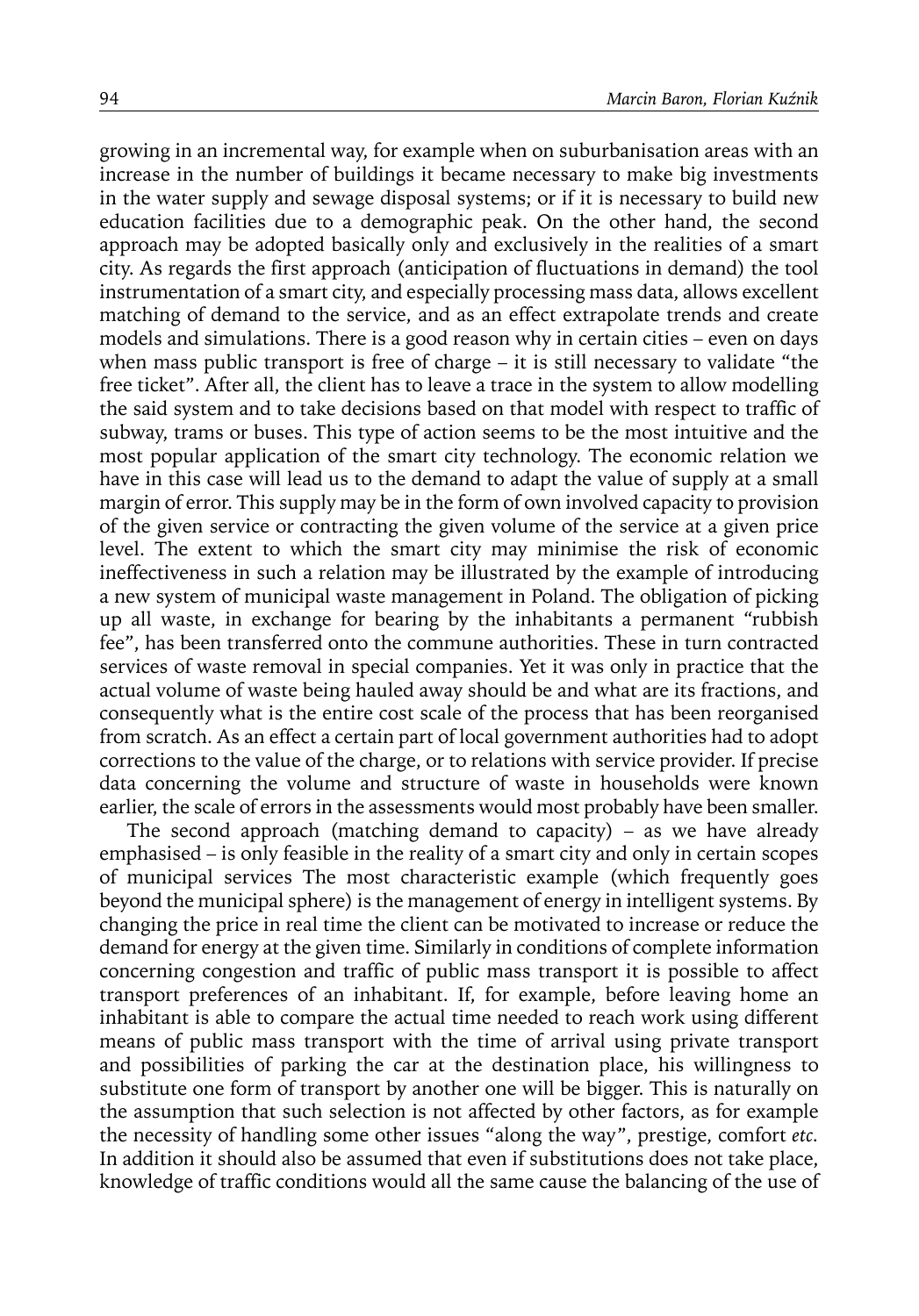available "capacity" – in this case the drivers would tend to choose less know roads, knowing that they would reach their destination quicker than over overloaded roads.

In the third approach ("catching up" supply in relation to demand) the role of the smart city technology is probably the lowest. Nevertheless if we were to assume that decisions on "catching up" are as a rule of a non-continuous nature as they are connected with a one-off investment, additional contracting or a change in the model of service provision, but also in this situation the availability of real mass scale data depicting the actual condition allows the development of more precise feasibility studies and profitability analyses. A good example may be the hypothetical process of preparation of investment lands. Investors are expecting that their location should have at least a basic municipal infrastructure. The municipality may consequently be facing the dilemma of development or reconstruction of the water supply line. If, based on an intelligent metring of the system, it is able to create its current model, then it can easily simulated with its use the loading of a given part of the system by subsequent investments. As a consequence it may either take a decision on development taking into account specific parameters to be changed, or take a decision on making negotiations only with such investors, the technological cycle of which would not be requiring reconstruction of the existing system. In such a way data obtained with the use of smart city solutions constitute an important set of data used for the cost-benefit analysis.

### **4. Managing demand and supply of intelligent municipal services; new problems and challenges**

Based on conceptual assumption presented by Mudie and Cottam to managing demand and supply, a list of economic issues may be generated which are presently connected with the usage of the smart city technology. They are as follows:

- utilisation of analytical data related to the history of provision of the given service,
- $\bullet$  utilisation of data pertaining to preferences and satisfaction of clients,
- shifting resources (flexible usage of resources),
- subcontracting to increase the capacity flexibility,
- bigger involvement of the client to reduce the necessity of keeping up the capacity,
- segmentation of customers,
- initiating additional services that enable the usage of the power reserve,
- communicating about the service (encouraging to certain forms of behaviour including planning of now and high traffic periods),
- $\cdot$  price fixing,
- making inventory of demand and managing queues.

Analytical data concerning the sales history or the scale at which the given service is provided are most frequently compiled in municipal systems. Basically nowadays it is difficult to ascertain the smart aspect, because in practical terms all service providers carry accounts in some computerised form. On the other hand, the ability of using those data in a cross-sectional way is becoming a universal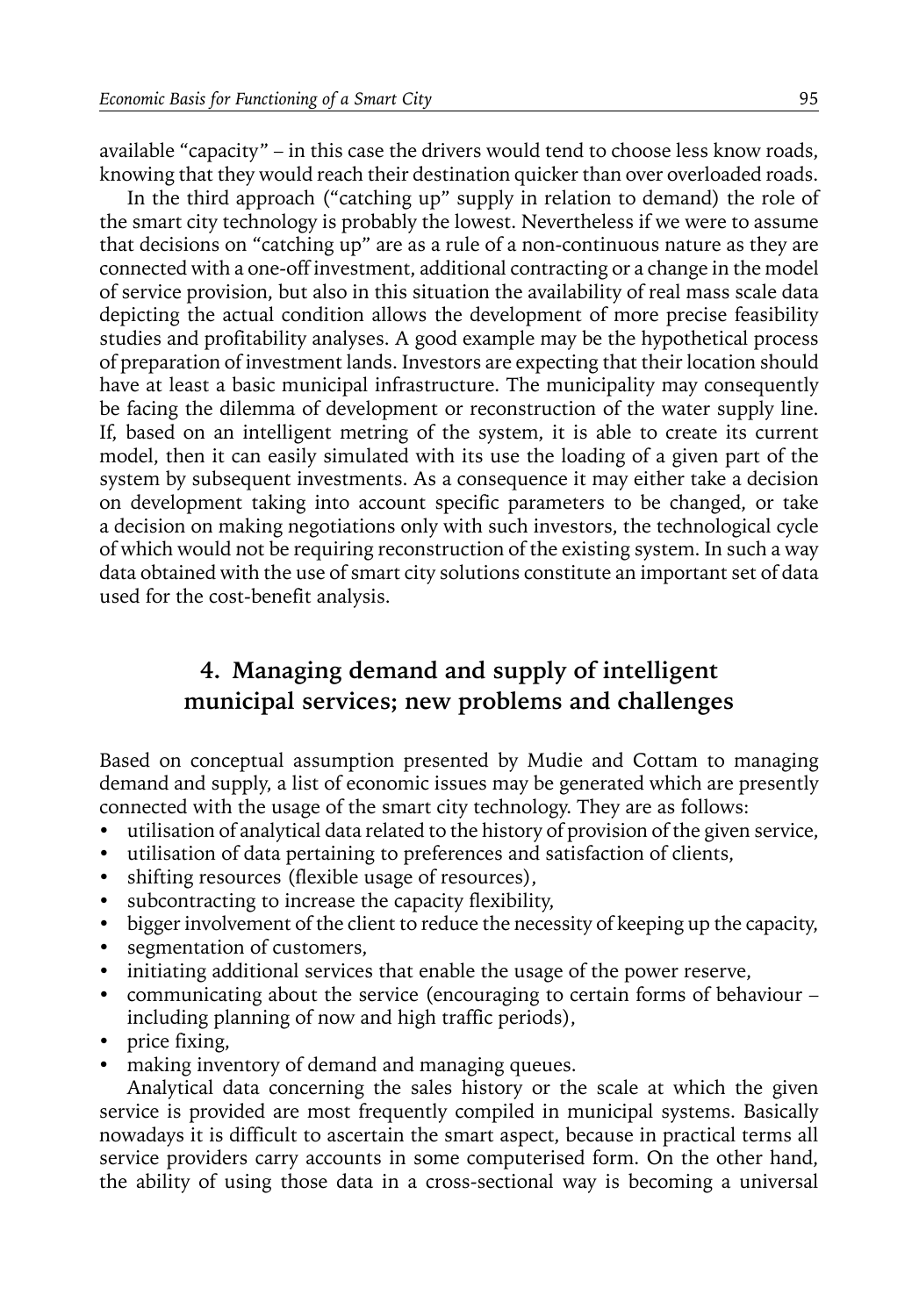challenge. As a rule they are being compiled not only in separate sets, but also in separate IT systems. Even if their integration is possible in line with interoperation rules, joint data analyses are undertaken seldom or – for operating needs – sharing of data between systems does not take place frequently. Joint analyses of data for the first time in Poland took place on a relatively large scale recently on the occasion of the creation of local regeneration programmes for the second decade of the 21st century. This happened because state and local regulations connected with granting co-financing from European Union means forced the self-governments to carry out diligent execution of the diagnostic part in the spirit of evidence-based policy. In addition this type of thinking has become possible thanks to the gradual implementation of GIS systems in cities. This process enforced the compilation of geocoded data, GIS tools as such offer analytical modules allowing the execution of logical operations on the base (bases) of data.

The utilisation of data on preferences and client satisfaction appears to be a more complicated issue. On the one hand there is a lot of such data compiled in the spirit of the smart city – yet beyond the public system. This is connected with the functioning of numerous appraisal mechanisms used mainly in mobile applications. Operators of community systems or applications based on geolocation may at a low level of errors compile opinions concerning: places or services; times when a given service or attraction is used; profiles of users visiting them, commenting or assessing *etc*. The quantitative analysis, data mining of trends in social media appears to be the currently most powerful tool for getting to know preferences and opinions. Yet on the other hand the public sector clearly remains in this respect behind the private sector. Preferences concerning certain forms of behaviour may be learnt in a rather passive way from selected infrastructural systems (monitoring of security, monitoring of road traffic or fully intelligent transport systems – ITS, metering of the water supply network *etc*.) or based on monitoring behaviour of an inhabitants in a social layer (voting in a civil budget, participation in local events *etc.*). But does it do just that? However, this does not affect the fact that those sources do not contain any information concerning the satisfaction level. The latter one is in the majority of cases not studied at all or is studied in a sporadic way, by traditional sociological methods. Selected cities adopt solutions which are partly interactive – *e.g.* applications given the working name in this paper of "call in a pothole in the road". This type of municipal safety portals – provided they are user friendly and transpose both on active social attitudes and on dynamic response of municipal services – may considerably contribute to building relations between self-government administration and the inhabitants.

Subsequent issues form *de facto* an entire group, which may be described as assuring short-term flexibility of power, *i.e.* the capacity to provide a service in conditions of peak demand for it. The majority of municipal public services is characterised by a constant annual demand, yet in its internal structure a clear amplitude is visible of seasonal changes or changes during the day. This means that in the provision system of particular services either the capacity to providing services is maintained at the highest possible demand level (which leads to ineffectiveness connected with stoppages), or this ability is minimised (in such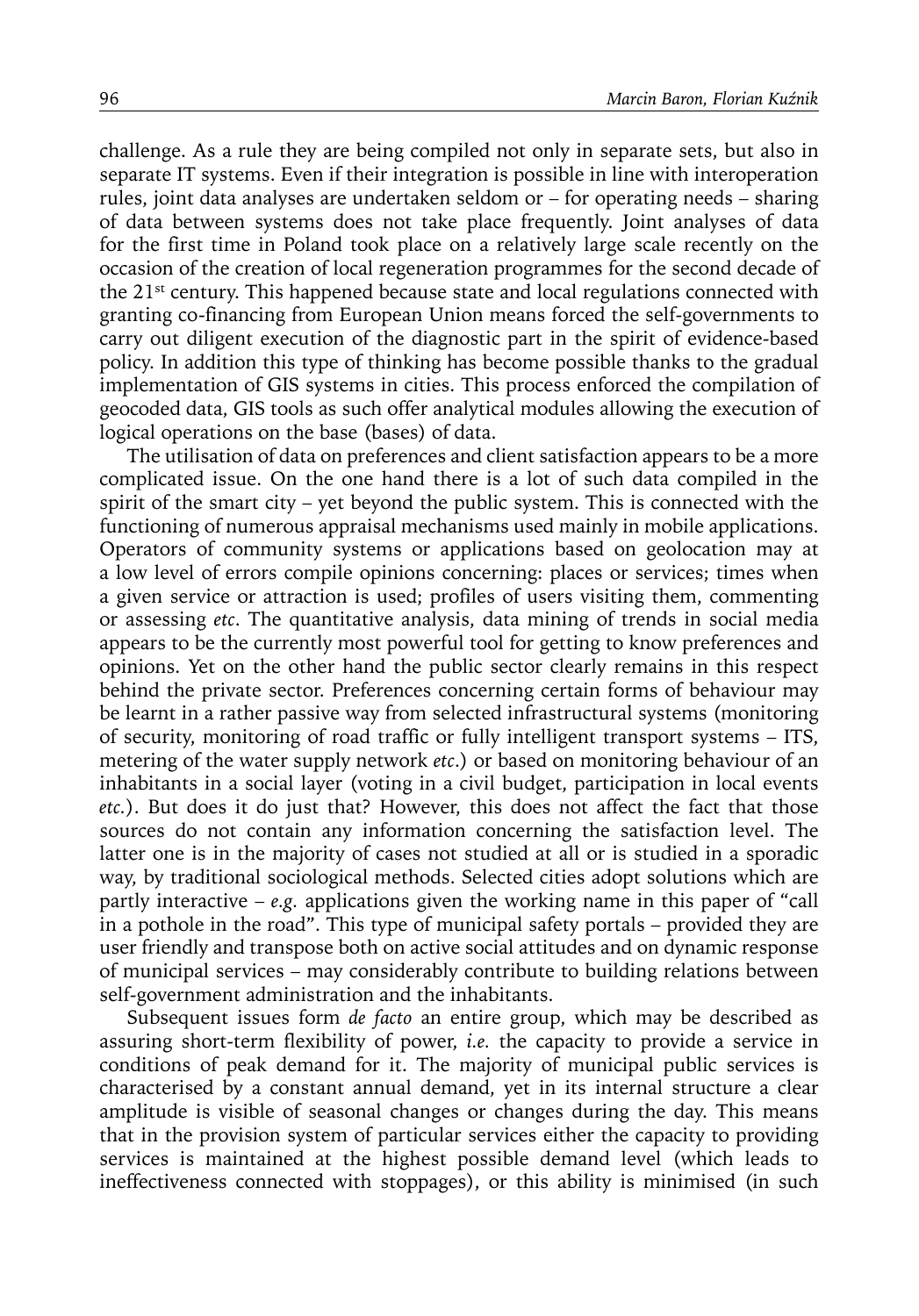a way leading to failure to satisfy a part of the demand in peak periods). A natural solution for this type of inconveniences is the flexible usage of available resources, *i.e.* shifting of resources to different applications. In the majority of cases in this aspect we can hardly speak of an approach connected with the smart city, because dispatching selected municipal brigades to carry out different tasks or replacing the road maintenance equipment from winter type to one used in summer are nothing new, nor do they require a developed analytical basis. However it is necessary to bear in mind that the essence of establishing a smart city is seeking solutions that exceed sectoral standards. The time has not come yet to think of such solutions in Poland, nevertheless it is worthwhile to bear in mind for example the *Dan Bus Company* – bus operator in Tel Aviv, the electric autobus fleet of which is treated as a stand-by power storage (electricity supply). In a situation of blackout buses that have not been used can return power to the intelligent transmission network. Taking our deliberations a step further, it may be imagined that in the future the entire municipal infrastructure included in any way into the power circuit, would be used in stoppage periods as a dispersed energy storage obtained from renewable sources.

The next possible solution is subcontracting aimed at enhancing the flexibility of capacity. Once again, to distinguish the reality of the smart city from the traditional concept of municipal public services, it could be assumed that perhaps in this case there is no kind of novelty. Starting from summoning additional preventive divisions from another town to secure a major mass event (which is not directly a form of subcontracting, but an option that functions on a similar principle) by renting additional bus fleet in a situation of one-off increased transport demands or for example for the time of repair works of the tracks to replace rail transport means, up to seasonal employing of employees or specialised companies for handling specific events, distribution of a considerable amount of formal correspondence. Yet one can imagine that in the reality of a smart city this type of subcontracting does not have to be specifically planned as to the date and type of service. This is due to the fact that interactive systems may in response to the notified demand first satisfy it using own capacities, and then benefit from the pool of available resources that are ready, or even potentially ready. Given the fact that currently in some European cities on suburban areas tested is the call a bus service – *i.e.* arranging bus drive, in most cases a minibus, along a specified route if several applications are received in the system by mobile phones, we may foresee the subsequent stages of evolution of such a service. It is sufficient to assume that on the basis of observations of the average demand, the carrier permanently providing the given service assures the minimum required number of vehicles. On the other hand carrier companies acting in the surroundings may report to the system the readiness include own vehicles into the line in the given place in a defined short period (practically similarly to calling a taxi). In other words, the permanent carrier minimising its costs may make use of external resources – entities that want to minimise losses arising from stoppages of their assets (vehicles). In real time such quick response is only possible in circumstances in which all vehicles (used permanently and those subcontracted) are subject to geolocation, and the demand is measured in an ongoing way by the transport managing system.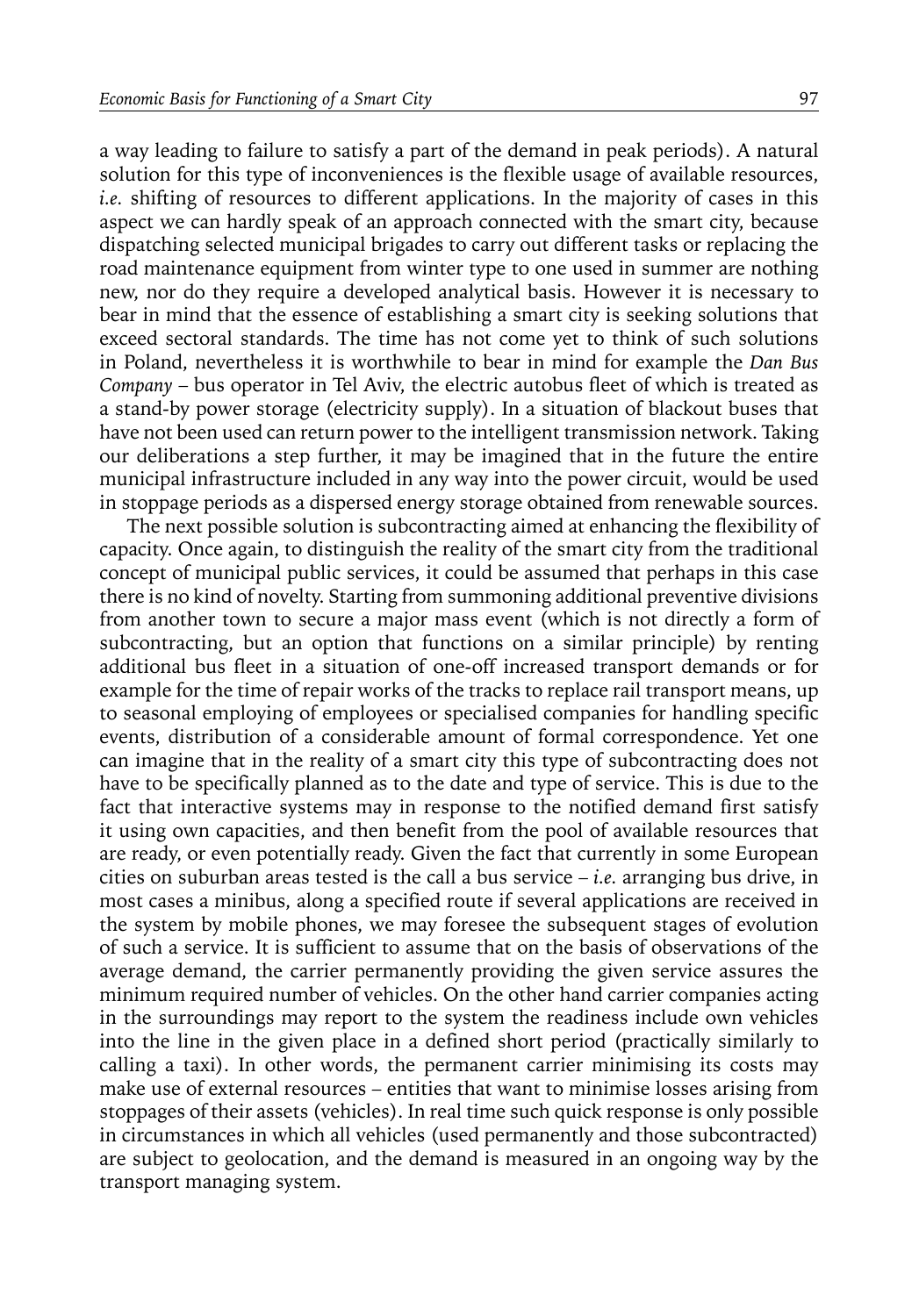Bigger involvement of the client aimed at allowing reducing the capacity that has to be kept up is in other words not much more than transferring onto the client a part of responsibility and costs connected with service implementation. In reality of the smart city this transfer takes place in a real way both onto the client, and on the system. Paradoxically in such a situation this does not need to be a phenomenon adverse for the client. This may be best illustrated by a change in the attitude to provision and usage of administrative services, *i.e.* the so-called e-administration trend. The client is ready to carry out certain activities alone (although in many cases in reality he would have to carry them out anyway, devising for example an application in hard copy) in exchange for handling comfort. And so – if system solutions prove to be favourable – the client is interested in: gaining user accounts, certificates trusted profiles in IT systems; drawing up documentation in electronic form; making required payment electronically and submitting documents via electronic mail. The client uses this opportunity because in this way savings in travel costs or time are possible, and this also allows contacts with the authority office 24 hours a day. On the side of the authority, on the other hand, it becomes possible to limit front-office, and at the same time the scale of work inputs in the back-office becomes reduced, because documentation is not only devised in a digitalised way, but also frequently is initially verified by the system (*e.g.* it is impossible to submit an incomplete application). However in smart cities such a scale of shifting of responsibility and costs will tend to increase and will certainly not concern only administrative services. We already are familiar with pilot type implementations of solutions consisting in individual and specific tagging of waste generated by households. If under the system a user is forced to prepare every bag with sorted waste with marking of individual bar code or RFID sender, being fully aware of full identification of the source of origin of the waste the use would undertake all measures to segregate and prepare the waste in the correct way. This will clearly reduce resources of capacity, and consequently costs connected with the process of waste segregation by the operator of the given service. In such a situation it is nevertheless difficult to make a judgement about the advantages of the given solution for the client. For a part of the clients it is of an oppressive nature (imposes the necessity on them of being more diligent), and for others it is desired (owing to high ecological awareness they are content with the fact that the system is becoming increasingly perfect).

As regards municipal services, such aspects as client segmentation, launching additional services to allow the utilisation of power reserves and providing information concerning the service (encouraging to adopting certain forms of behaviour – including planning periods of low and high traffic) should in the majority of cases be considered in a joint way. Basically the smart city, thanks to the advantage connected with ITC technologies, has more effective tools for managing the resources. In addition a client of smart city services may receive information about them in real time, thanks to which the service provider-client relation does not necessarily have to have a routine nature, but may arise directly from the ongoing demand and supply situation. As an example – as regards the call a bus solution – a functioning model may be assumed, in which the carrier handles the system of basic bus lines and has appropriate potential to satisfy the demand in the highest peak period. Concurrently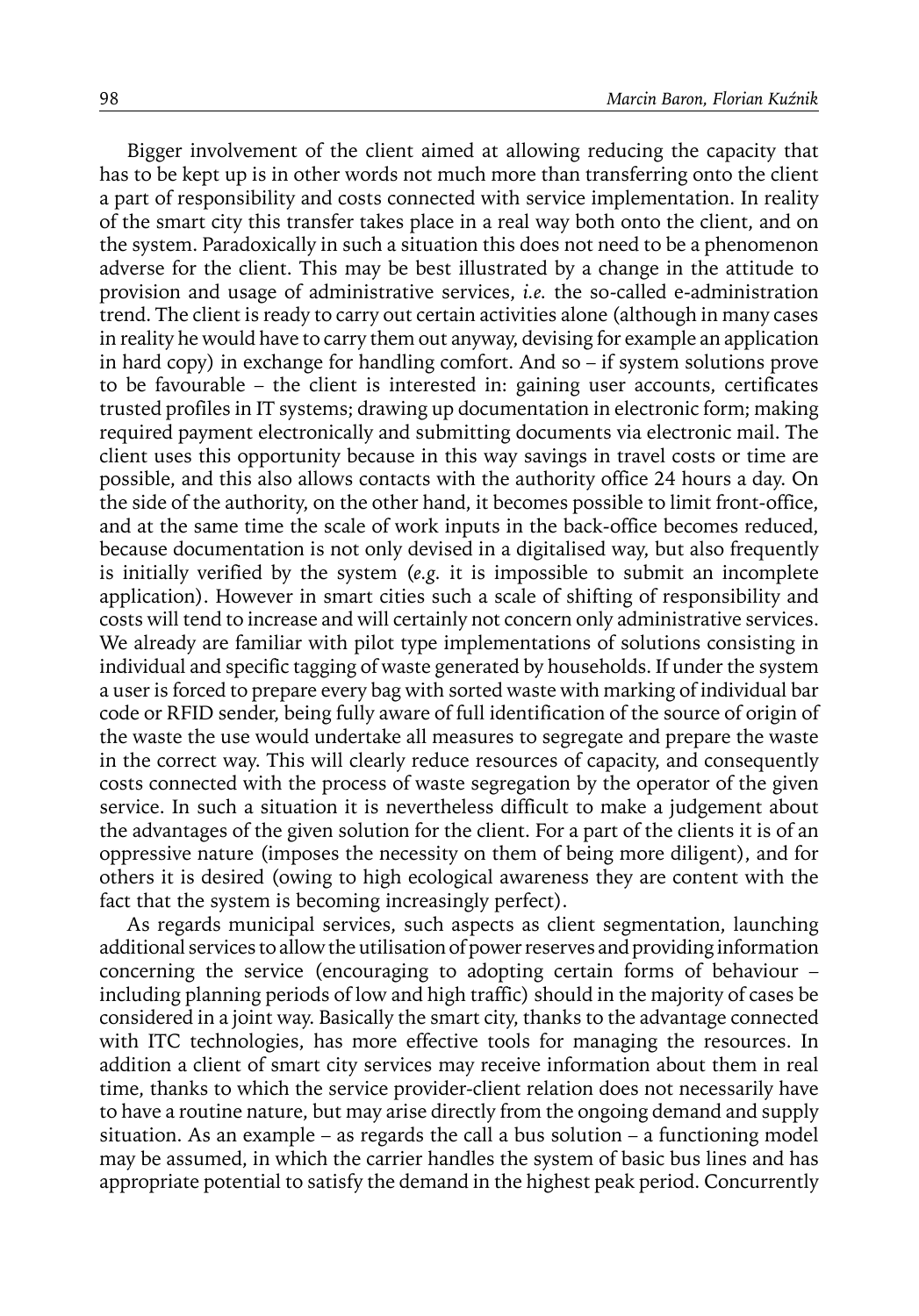off the peak time a part of the fleet can be directed to handle the call a bus system, and the potential clients of this system (such as inhabitants of the urban sprawl areas) are aware that launching of this service depends on the current situation on the core area of the town. It is also easy to imagine shifting selected solutions to the municipal sphere, which are for example known from cheap airlines. Let us take into consideration balancing the operating load of sport facilities, *e.g.* a public swimming pool. The swimming pool operator may control this load in a dynamic way, by fixing a higher price for the entrance ticket bought on site, *a vista*, and a lower one when the ticket is bought in an electronic reservation system. What is more, the ticket price in the reservation system may be changed dynamically to "fill the gaps" in encumbrances. This requires appropriate communication of the price system, in combination with well-developed client application on a mobile device. Thanks to this the potential client may be enticed by an attractive price, and during an hour or on another way at an "unattractive time" go to the swimming pool if the system assumes that this pool would be considerably non-congested. On the other hand, a price reduction or other bonus packets may be used to entice the client to change the reservation time, in a situation when the system records exceeding of the limit of number of places.

As shown among others by the above mentioned example, such issues are on the other hand frequently also connected with fixing of the price. On the one hand it may be presumed that the realities of a smart city allow the exact calculations of costs borne for the provision of a service or a packet of services – which would allow the determination of the most advantageous final price (price, charge, tax) for the user. Yet on the other hand possibly complete information on demand and supply obtained in real time allows controlling demand and adapt it to the supply using the price. Apart from the public sector, but in municipal conditions, this mechanism has been adopted for example by Uber. In towns in which this service is popular, the user has a choice during peak hours: wait for the arrival of the vehicle or pay the multiple value of the basic price to pass by the queue. setting up real-time pricing systems mentioned in this paper sooner or later becomes a fact in intelligent systems of media supply systems, especially in the power engineering sector which is based on renewable sources. The renewable power industry depends on climatic conditions and the time of day. Hence it should be assumed that in a situation in which the system starts to anticipated energy shortages, certain client segments would be motivating – or even directly force – to choose power consumption in different times of the day by way of applying the mechanism of an increased price. Who knows, perhaps in the future on the consumer market instruments could appear that are known from financial markets, such as for example buying at advance options for power or water consumption in a specific time interval?

This in turn leads to the issue of inventorying the demand and managing queues. In a smart city this is no longer a simple list of applications awaiting examination, a queuing device in an office, total data from statements concerning the deposition of municipal waste or statistical information about income of the inhabitants who may need social assistance. In a smart city information concerning supply and demand becomes practically complete and available in real time. If it is already possible to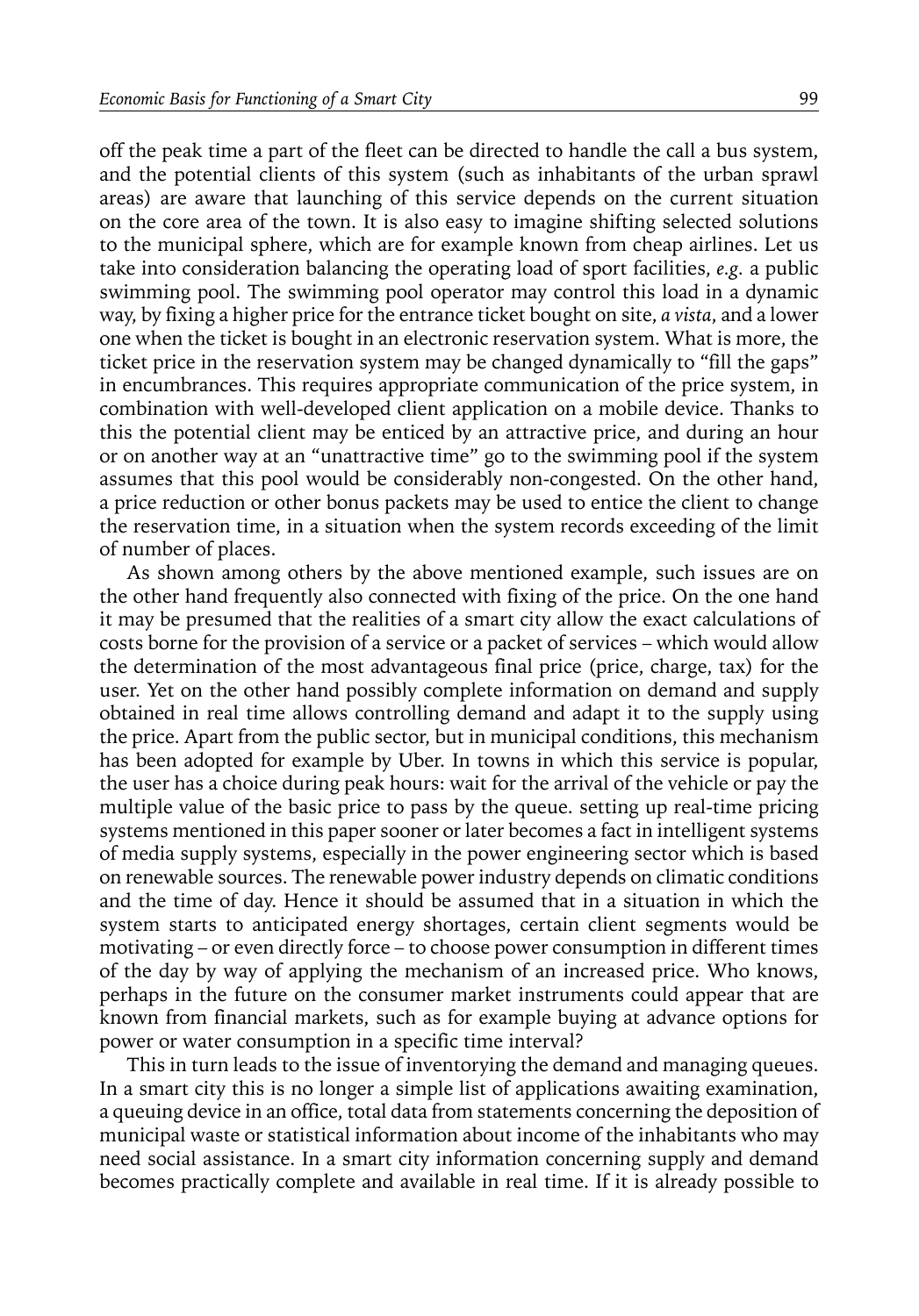indicate the number of unoccupied places based on parking systems and navigate vehicles to those spaces with the use of mobile applications, perhaps we are only a step away from solutions consisting in submission of request for short-term reservation of such a place (for example for a 2-minute arrival time) or reservation of places by way of an auction. Also similar is an auction system, or one based on preferential packets in the supply of utilities. As regards the above described example of intelligent power networks based on renewable sources, the present system of the so-called power disposal may become a dynamic system with time, and operate in real time. As an effect the selected groups of clients, and even individual clients, would be "automatically" receiving certain power admissions or limitations in defined time intervals. What is more, a step further the recipient would be able to buy a "premium" option, in which those limitations would partially or fully eliminated. As regards social welfare it is easy to imagine a dependence of frequency at which a guardian makes his visits on the actual physical state of the client. It is sufficient that the client being taken care of – for example an older person – is monitored for example with the use of a simple device such as a "watch", which sends over to the telemedical system information concerning whether the given person is moving in a regular way (*i.e.* executed minor things in the house); what are the person's health parameters, such as pulse or blood pressure; or whether such a person leaves the area of residence or uses specific devices at home (such as washing machine, television set, electrical stove – data from smart grid). This would allow automatic selecting of persons requiring the most urgent assistance (or control) and working out the route for social welfare employees. In such a way the logic presented in this part of the paper completes a type of a circle going back to the usage of compiled analytical data concerning the scale of provision of the given service discussed in the beginning.

#### **Final remarks**

The logic in the creation of an economy of a smart city may be presented as on Fig. 1 in the form of a few levels of accrual of its particular components. The economy of a smart city, ultimately an intelligent economy of a town, is formed in a laminar way. Under the pressure of technological, social and political surroundings the city is permeated by social and culture intelligence, forming gradually a new economic quality.

The lowest level is comprised by new behaviour of economic entities operating in the economy of the city – companies that offer various products and services in the city and for the city, households, municipal entities and local authorities that finance the development of intelligent city infrastructure. It is important to emphasise that the mixture of technological and social pressure concentrated in business offers of major technological business forces municipal economy entities to learn the usage of new technologies and new products. This as an effect causes a change in behaviour.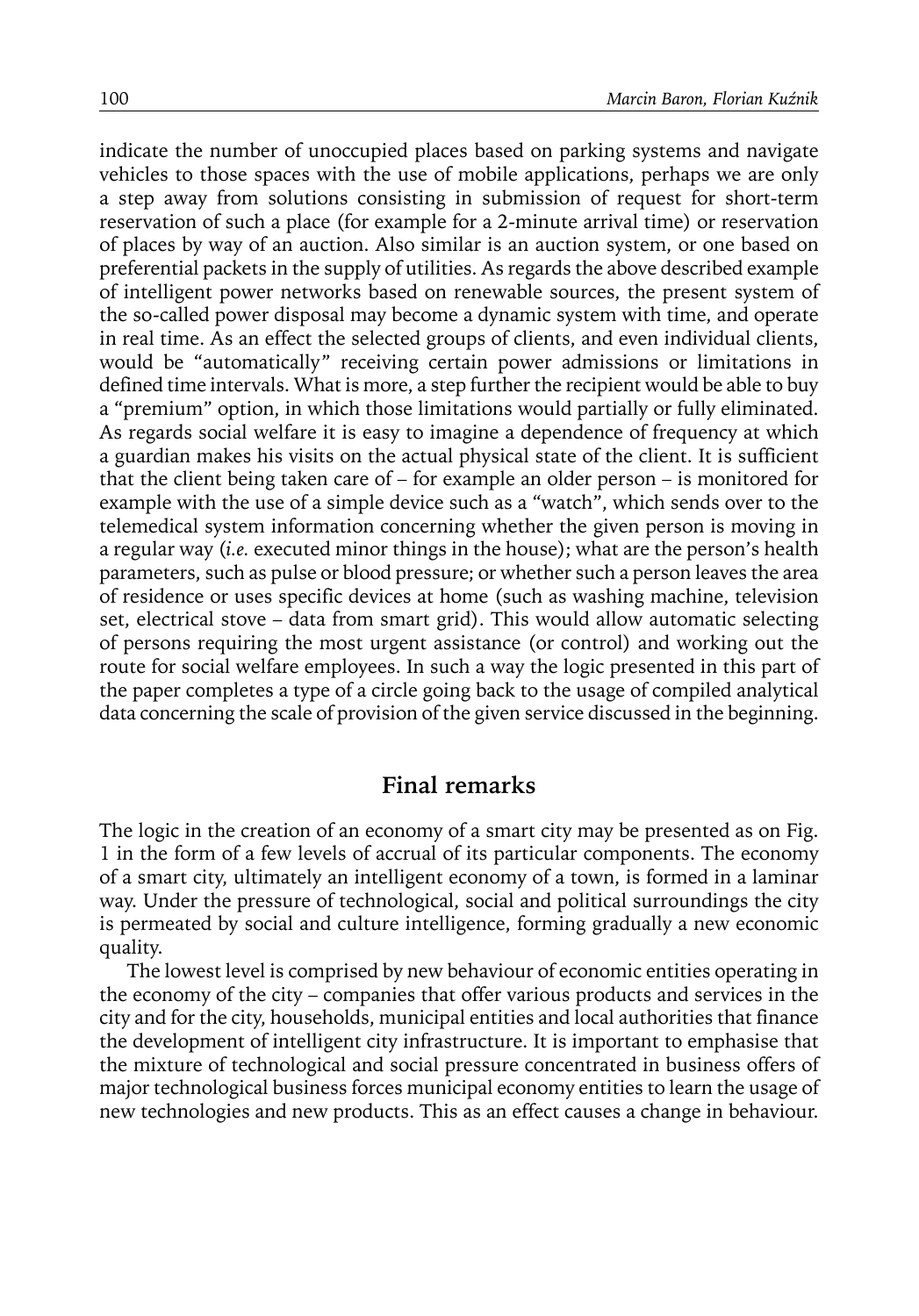

Fig. 1. Logic of creation of smart economy of a town Source: Own study.

The massed change of behaviour of all groups of entities of the economy of the city creates new intelligent resources in the city's economy. On the one hand a new intelligent municipal infrastructure based on ICT, and on the other hand, new resources of human and social capital. Intelligent human and social capital creates at an accelerated rate the demand for new products and municipal services. Citizens, households, local communities and municipal companies enter new procedures of moving within the town space, either adapted from the outside or created in an autonomous way, as well as of using municipal services and facilities. Organisation changes comprise gradually organisational entities that are a part of the city's economy.

Further accrual of smart city economy depends on the extent to which it starts to create its own complex and effective organisational structure capable of using new models of business/management appropriate to the requirements of a contemporary technological creative economy and modern public management. The level of "New models of business /management" starts the intelligent economy of the town. The two lower levels define the economy of creation a smart city.

New intelligent economy of the city is starting to acquire features of durability and competitive ability as of the time when in its structure start to appear such components as new specialisations and sectors of the city's economy already present on external markets, including also global ones. New specialisations and economic sectors transform the existing local markets, and what is more important they create markets of new municipal products. The mechanism of creation of new economic specialisation in a city or in a region is a complex process (Klasik and Kuźnik 2016).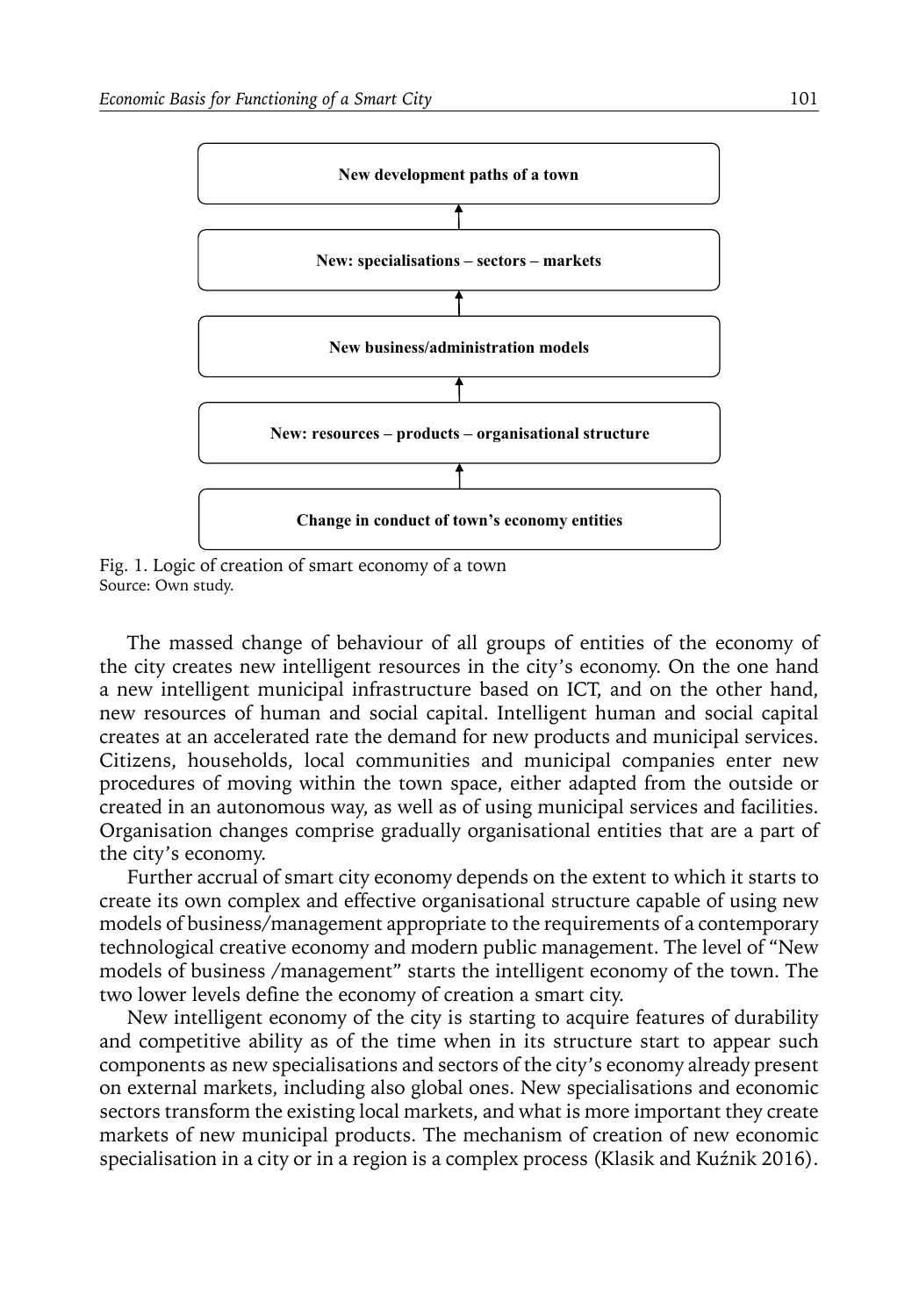We only wish to emphasise that it is a final effect of earlier changes and allows perceiving a new quality in the form of an intelligent economy of a city.

The formation of an intelligent economy of a city is ultimately manifested by the possibility of initiating a new development path. It will have traits of an autonomous path, differing from the old path to the extent to which the competitive position of its new speciality and sectors would be strong, and the extent to which the attractiveness will grow of markets of diverse municipal products and services.

In the paper an attempt was made to define the basis on which economy in in a smart city is functioning. Questions posed in the initial part of the paper were to allow the working out of a certain scheme for monitoring processes of formation of a smart and its intelligent economy. In the contents of this paper we emphasise that the concept of a smart city continues to be a thing of the future rather than one of the present. A smart city is slowly emerging from the combination of diverse megatrends and growth tendencies characteristic for societies and economies of the second decade of the 21st century. The intelligent economy of a city may be perceived presently at the level of new forms of behaviour and new resources, products and procedures that gradually organise contacts different than those to date between entities of the town economy and users of municipal services. Higher formation levels – new business models, economic specialisations and sectors, new growth paths – these are still elements of the future, which gives necessity to posing questions and work out visions of the future of smart cities. For the time being the empirical material depicting the gradual formation of an intelligent economy of a city may be broken down into first elementary questions and levels of accrual. The paper placed emphasis in this respect on issues of relations between demand and supply, which best reflect the initial period of formation of a smart city.

#### **References**

- Barczyk S., Baron M., Biniecki J., Kuźnik F., Ochojski A., Szczupak B. (2013) Efektywne świadczenie miejskich usług publicznych. Analiza – zarządzanie – polityka. *Wyd. UE w Katowicach*, Katowice.
- Baron M. (Ed.) (2016) Integracja Bezpieczeństwo Partycypacja. Przekrojowe podejście do wdrażania idei smart city. Komunikat po VII Kongresie Innowacyjnej Gospodarki Krajowej Izby Gospodarczej, June 2016.
- Campbell T. (2012) Beyond Smart Cities. How Cities Network, Learn and Innovate. *Earthscan*, London, New York.
- Cao Q., Khan I., Farahbakhsh R., Madhusudan G., Lee Gyu Myoung, Crespi N. (2016) A Trust Model for Data Sharing in Smart Cities. Proceedings of the International Conference on Communications 2016 (ICC 2016), Kuala Lumpur, Malaysia, 23-27 May 2016.
- Czornik M., Gibas P. (2012) Postulaty ponowoczesności jako impulsy zmian w miejskich przestrzeniach publicznych. *Studia KPZK PAN*, vol. CXLIV: 47-65.
- Deakin M. (Ed.) (2014) Smart Cities. Governing, Modelling and Analysing the Transition. *Routledge*, London and New York.
- Denhardt J., Denhardt R. (2002) The New Public Service: Serving, Not Steering. *Taylor & Francis*.